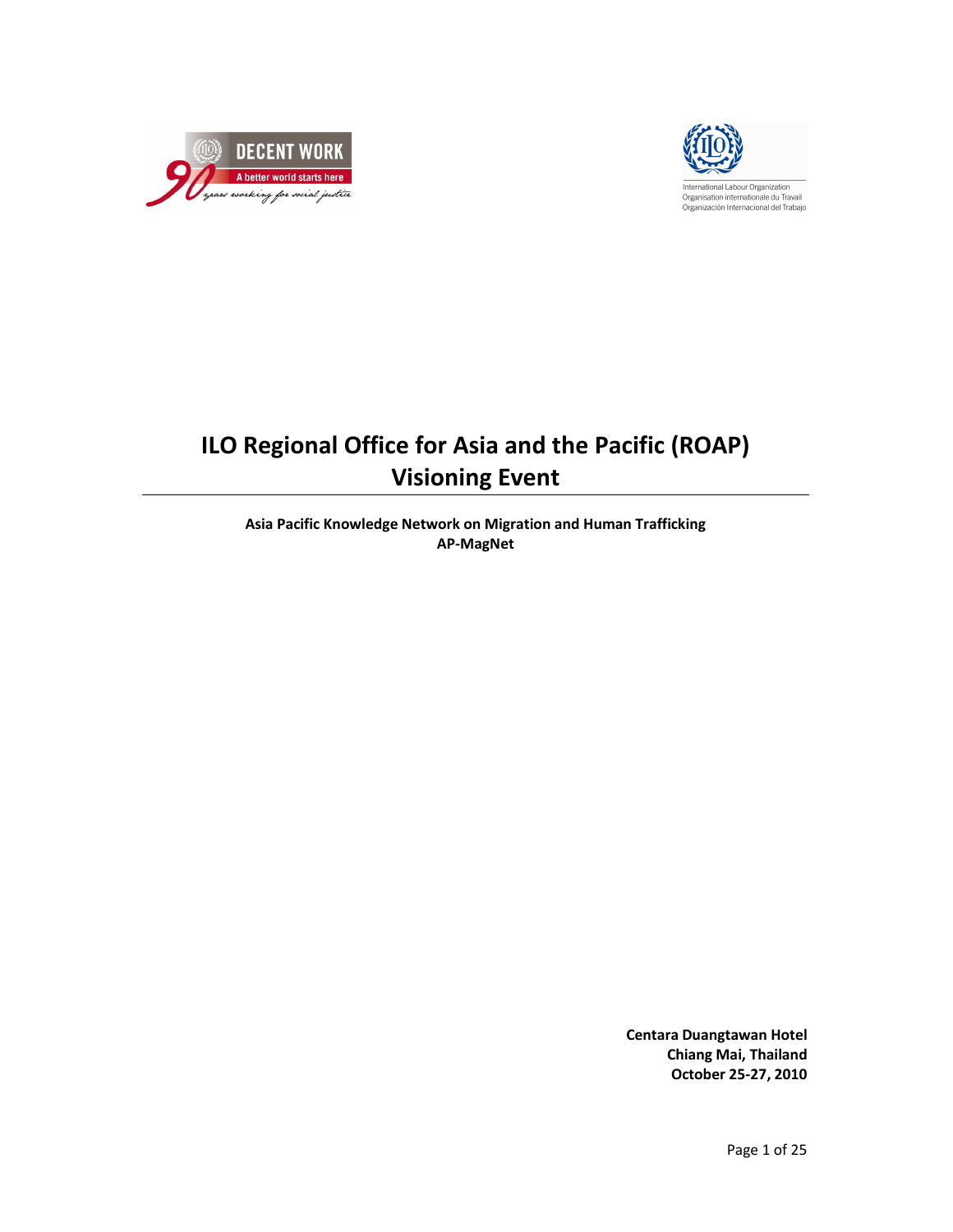## **TABLE OF CONTENT**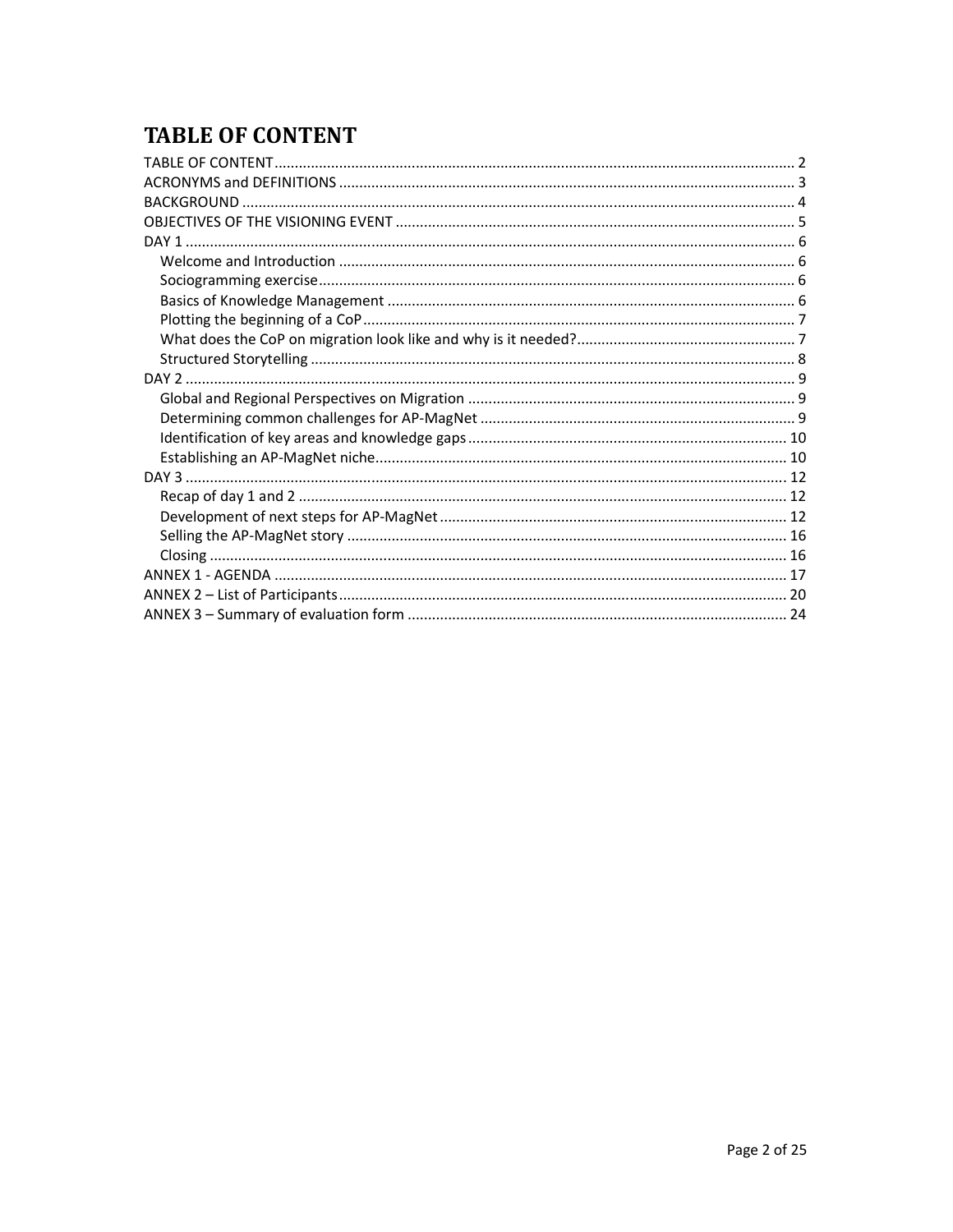## ACRONYMS and DEFINITIONS

| AP-MagNet    | Asia Pacific Migration Advocates Group Network          |
|--------------|---------------------------------------------------------|
| ILO.         | International Labour Organization                       |
| <b>CoP</b>   | <b>Community of Practice</b>                            |
| <b>ROAP</b>  | Regional Office for Asia and the Pacific                |
| <b>KSP</b>   | Knowledge sharing platform                              |
| <b>ESCAP</b> | Economic and Social Commission for Asia and the Pacific |
| <b>IOM</b>   | International Organization for Migration                |
| <b>MFA</b>   | Migrant Forum Asia                                      |
| <b>SMC</b>   | <b>Scalabrini Migration Centre</b>                      |
| <b>OWWA</b>  | Overseas Workers Welfare Administration                 |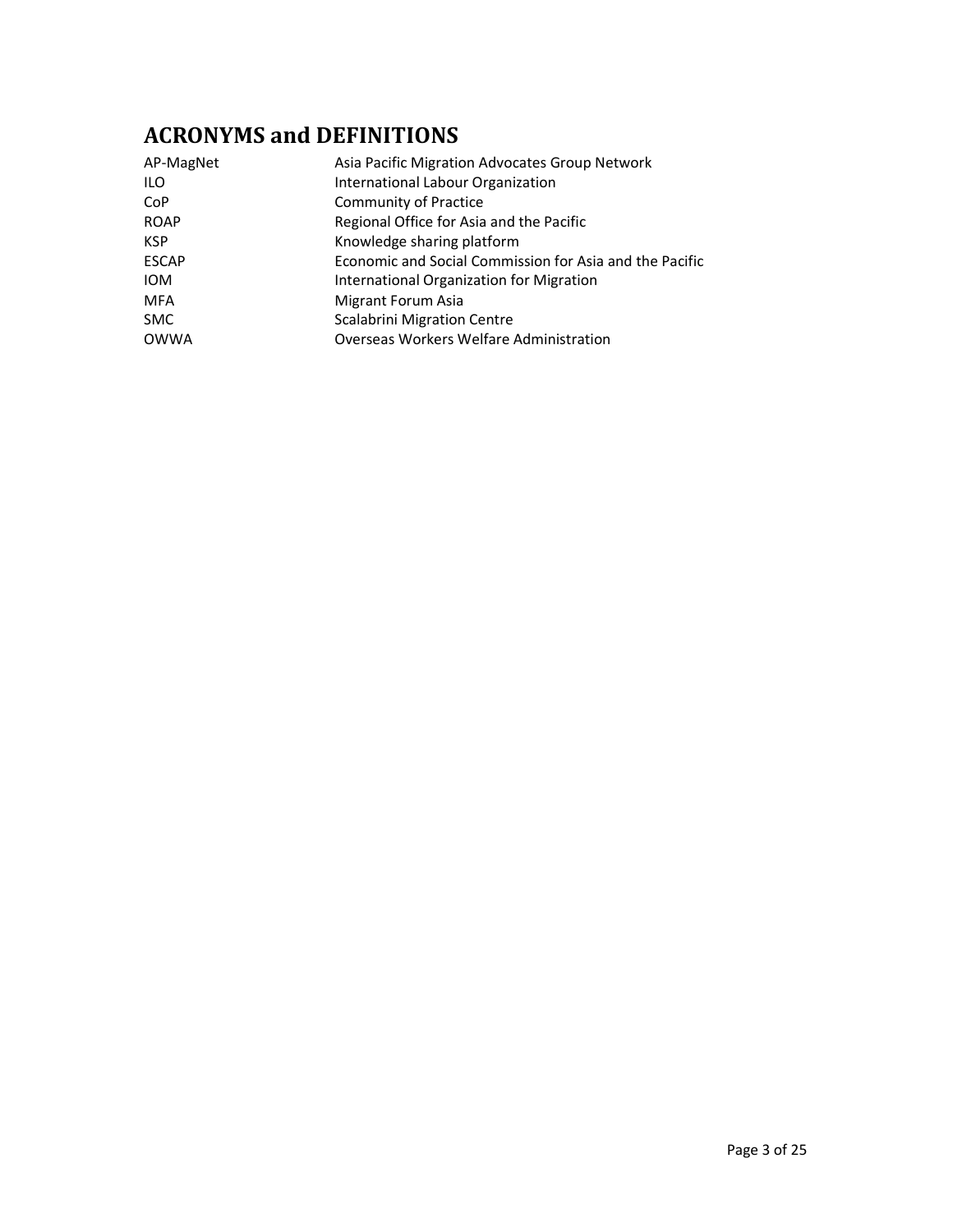## BACKGROUND

In response to its constituents request for better sharing of ILO's knowledge resources, the ILO Regional Office for Asia and the Pacific (ROAP) initiated the development of communities of practice, i.e. "interactive networks of committed professionals bound by a common interest" in various subject areas. The first three Communities of Practice – Youth Employment (AP-YouthNet), Green Jobs, and Skills (Skills-AP) – are now operational<sup>1</sup> and accessible at http://ap-youthnet.ilobkk.or.th/, http://greenjobs-ap.ilobkk.or.th/ and http://skills-ap.ilobkk.or.th/.

Initial results from the CoPs have been encouraging. They have provided an opportunity for ILO staff and constituents to engage in knowledge-sharing, facilitated debates and discussions on emerging concerns and have reinforced organizational learning, feedback, constituent ownership and use of ILO's technical resources.

#### Why a CoP on Labour Migration?

Managing labour migration for decent work is one of five Asian regional priorities<sup>2</sup>, reflecting an important concern of ILO constituents in government, workers' and employers' organizations and the general public. Labour migration continues to rise in the region - over 24 million Asians are estimated working outside of their home countries. While Asians are moving for employment in all part of the world, more and more Asians, approximate 38% are crossing land and sea borders for work in neighboring countries. Many more women and young people are moving than ever before, raising concerns over protection.

 Key sending countries in South-east Asia include the Philippines, Indonesia, Myanmar and Viet Nam, in South Asia, India, Bangladesh, Pakistan, Sri Lanka are also major sending countries, with each having stocks of workers of more than a million workers working overseas. Japan, Korea, Taiwan, POC, Singapore, Thailand and Malaysia now have significant share of foreign work force in their labour force.

Asian movement is dynamic and diverse, from highly qualified professionals, skilled craftsmen and technicians to less skilled workers in homes, construction sites, tourism enterprises, informal stores and workshops. Labour markets in Asia have all been affected by migration, with both positive and negative impact. There is no dearth of controversy or debate on labour migration. Whether migrants are going for work, staying and assimilating in the destination country or coming back home, there is no single "best approach". This provides a fertile ground for discussion and dialogue and this is where we believe that the CoP on migration, AP-MagNet, can play an important role in Asia and the Pacific.

#### Aims of AP-MagNet

l,

The AP-MagNet seeks to provide a forum for committed professionals to share and leverage technical and practical knowledge on labour migration and anti-trafficking, to encourage debate and discussions for better understanding, and strengthen a common agenda for managing migration for decent work in Asia and the Pacific. In more specific ways, the CoP will:

 $<sup>1</sup>$  AP YouthNet has been operational since 2008 and Skills-AP and Green Jobs since 2009.</sup>

 $2$ The global outcome on migration (no 7) aims to achieve "More migrant workers are protected and more migrant workers have access to productive employment and decent work" and the outcome (RAS 201) states that "Improved Capacities of Governments and Social Partners to Manage Labour Migration".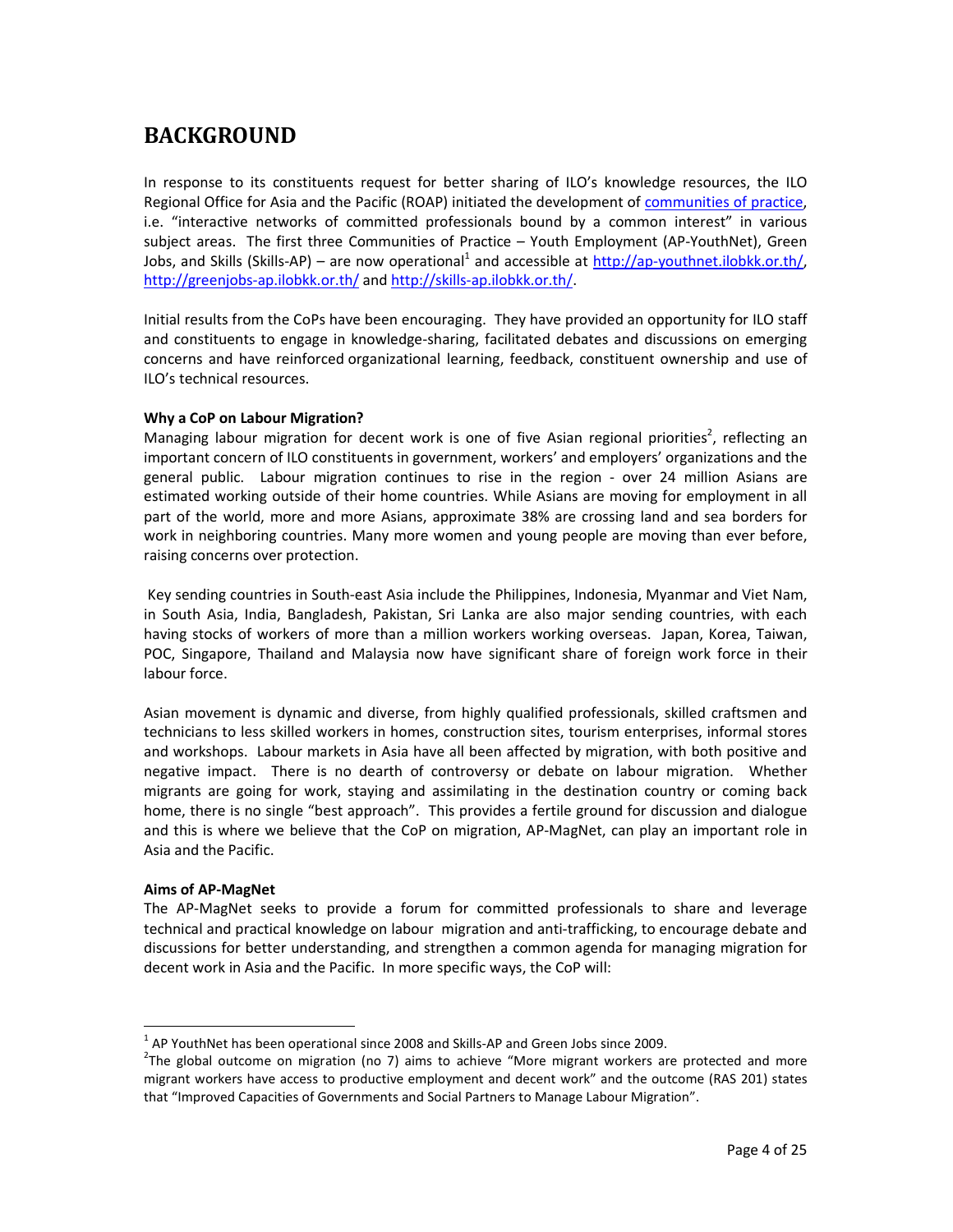- catalyze new thinking and approaches on labour migration and human trafficking in the Asia Pacific region;
- provide access to ILO policy research, technical manuals and tools, training programs other resources related to migration and anti-trafficking;
- provide access to other organizations' and partners' resources
- promote events and news on migration
- encourage the development of joint initiatives to further regional and multilateral cooperation on labour migration and human trafficking

#### The Process of Creating a Community of Practice

While it is intended that the overall design of AP-MagNet is be consistent with other established CoPs of Asia and the Pacific, the establishment of AP-MagNet and agreement on its features is a participatory and consultative process. It started with a concept note that declared the rationale for AP-MagNet. A survey was then sent to about 250 migration specialists and technical staff in the Asia/Pacific region, who have been participating in various ILO events during the last three years. The results from the survey provided important feedback on the design, aims, and proposed implementation (products, services, membership etc.) of the AP-MagNet portal. The next step in the process was to arrange a Visioning Event.

## OBJECTIVES OF THE VISIONING EVENT

The event took place in Chiang Mai on October 25-27, 2010 and it brought together tripartite constituents from seven countries, in addition to five experts (from SMC, MFA, HRD Korea, Labour attaché from Taiwan, OWWA),ESCAP, IOM and ILO staff working on migration in the region. These participants make up the core group of AP-MagNet and they were all during the three day workshop introduced to the mechanics of CoPs, the formulation of a niche for AP-MagNet and the work planning of AP-MagNet, including a timeline and concrete activities on a short-term (up to three months), medium term (three to six months) and long term (one year) basis.

The workshop brought together 38 dedicated migration professionals (tripartite constituents, experts, ILO staff, UN organizations, International organizations, NGOs) for a three day event. The overall objectives of the event was to introduce the concept of communities of practice, to share experience from the ILO in regards to the existing communities in the region, to identify challenges and responses to migration and to do a joint work planning to determine the niche, identify products, services and topics for discussion for AP-MagNet and to develop a draft list of activities on three levels, short, medium and long term.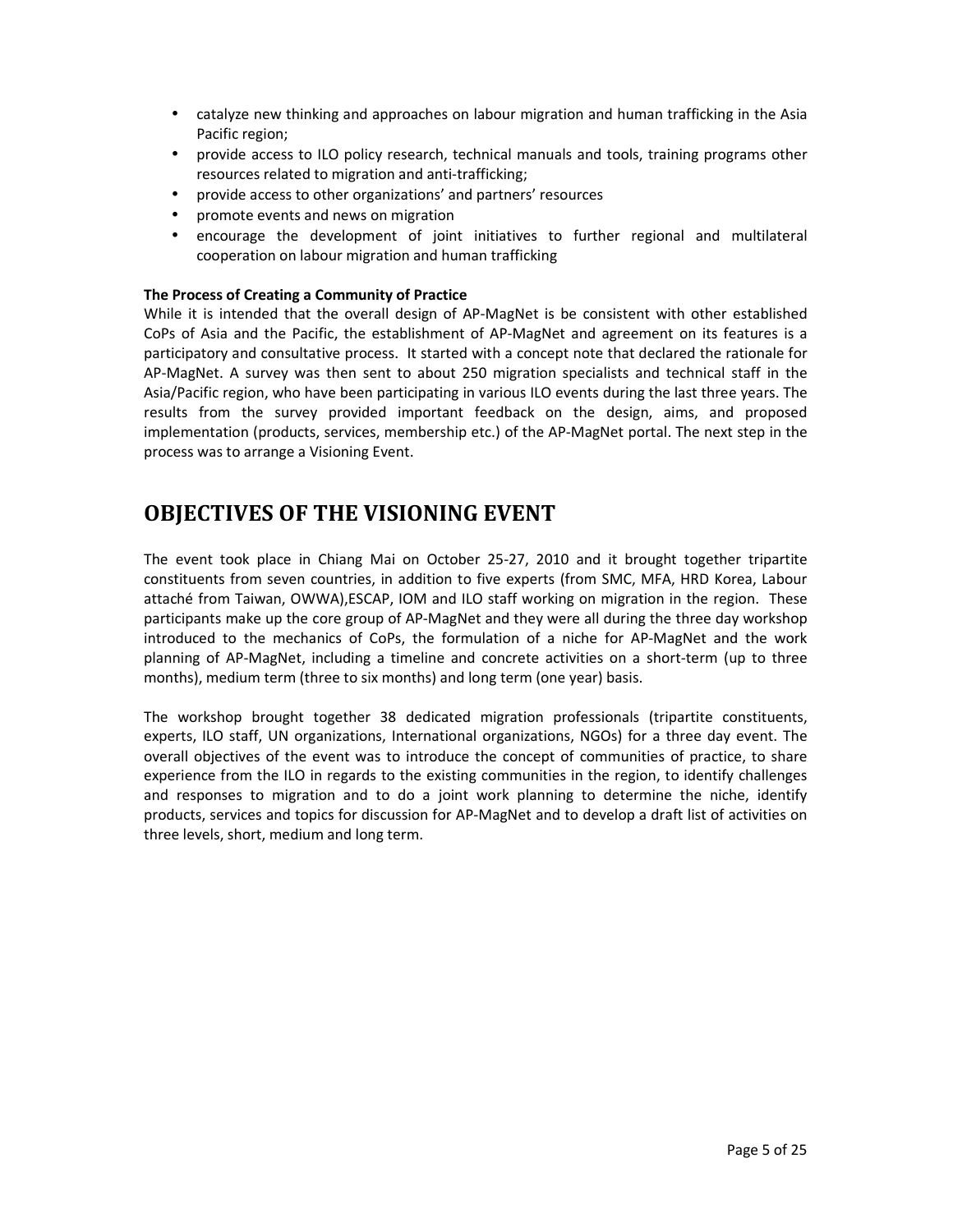## DAY<sub>1</sub>

Related resources and presentations can be found at http://apmagnet.ilobkk.or.th/visioning-event, Day 1

## Welcome and Introduction

The first session of the workshop began with welcoming remarks by the ILO-ROAP's Deputy Regional Director for Policy and Programs, Ms. Thetis Mangagas. This was followed by a short introduction by the facilitator of the event, the ILO Senior Officer on Knowledge Management, Mr. Johan Arvling, who also introduced the agenda for the three days.

The AP-MagNet has grown out of a request from the ILO constituents at the ILO Asian Regional Meeting in Busan in 2006 for an Asian Decent Work Knowledge Network, catering to their needs in a number of critical thematic issues, migration being one. In the process of the creation of the portal, there have been consultations with ILO staff working on migration in the region, and a survey has been conducted among key stakeholders to determine the specific needs and desires. The results of the survey have been incorporated in the proceedings of the workshop. This workshop is an important event to kick-off the AP-MagNet, to create a core group and get the momentum going.

## Sociogramming exercise

Through a sociogramming exercise, the participants got a chance to get to know each other and have informal conversation about their experiences on migration. The participants found that there were more than 300 years of experience on migration in the workshop. This exercise made the founding members of the workshop realize that they can all contribute and share their experiences as well as learn from each other. As a second component of the sociogramming exercise, the participants were asked to pull something from their pockets or something they had on, that they used regularly, and put the item in front of them on the floor. The items placed on the floor were all practical things, such as pencils, mobile phones, name cards, etc. that they need in their work. It is hoped that by the end of the workshop, participants will realize that the AP-MagNet platform is also something that should always be kept in their conceptual/virtual "pockets."

## Basics of Knowledge Management

Following the introductory part of the workshop, the facilitator explained further about knowledge management and communities of practice. Firstly to set the scene, the facilitator discussed sharing versus hoarding and the importance of sharing of information and knowledge. Then he continued to mention that communities of Practice (CoP) are "a group of professionals, informally bound together through exposure to a common class of problems or pursuit of solutions." It can be described as a "virtual team" that meets once/twice a year but stays connected throughout that period. There is a common bond that holds members together as they work towards the same goals and face common challenges – there is a common sense of purpose and the need to improve service efficiency. The concept first appeared in the private sector to improve bottom lines (1991) by emphasizing knowledge management and adding value. It was later explored by the UN in the late 1990's when competition for funding became fiercer and it was vital to be more cost-effective and efficient.

The facilitator illustrated some features of project teams, CoPs and knowledge networks to determine what differentiate a CoP from the other related concepts. Some of the common features of a CoP that differentiate it from a network are that:

• Members have common professional ambition/interest/motivation/passion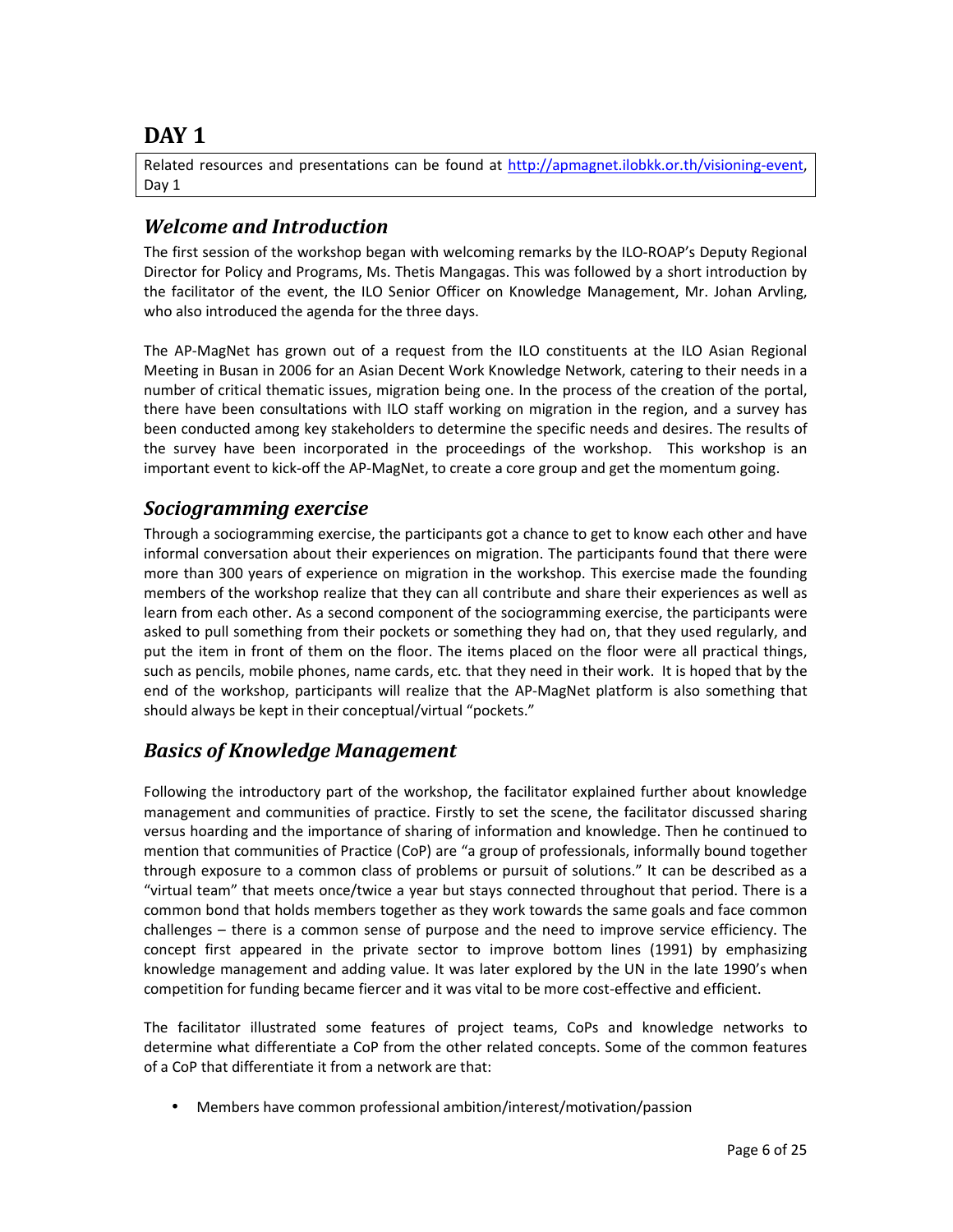- Members believe they will achieve common goals more effective through collaboration
- Members share a sense of responsibility and accountability for a given task, output or result.
- Members meet regularly to find out what their individual areas of responsibility are and what has or has not been done.
- It is different from a distribution list which only sends out information but members do not contribute anything.
- CoPs can be time bound and/or long lasting
- CoPs are topic focused and problem solving

Some of the key issues that the facilitator raised were; the importance of determining a niche for the CoP, a community that tries to do everything end up doing nothing; and that there should be an allocation of dedicated resources and support from management (e.g. CoP facilitators and/or thematic champions or visioning event). He further emphasized that the first period of the community is crucial, if nothing has happened within 90 days, nothing ever will. The challenge is to maximize CoP outputs/impact while minimizing information volume. The CoP should ideally link global, regional and national partners through a slow and gradual process. When CoPs grow too strong however, it will be critical to avoid management. Moreover, the start-up phase constitutes the core group/critical mass of active practitioners and CoP membership must visibly impact work behavior and have an emphasis on problem solving.

## Plotting the beginning of a CoP

After the explanation and description of theories of Communities of Practice, the groups were asked to plot the beginning of AP MagNet on a scale from internal (founding members only) to external (founding members ++) as well as from enabling to delivery. Most of the groups assumed that AP-MagNet is in the initial phase where the platform is internal and are not yet able to deliver on the objectives of the platform. However, the groups were then also asked to position where they believe where AP-MagNet will be in one year. The results of this were more varied, where some of the groups were convinced that the CoP can be an external product with high delivery rate while other groups were more modest in their assumptions for AP-MagNet within the first year.

### What does the CoP on migration look like and why is it needed?

The facilitator briefly described how other CoPs look like and what their aims are, he showed how another ILO CoP looks like, namely AP-Youth Net, which is the most mature CoP of the ILO ROAP. It has 500+ members and started in 2008 with a visioning event similar to this one. The facilitator described the increase in membership since the beginning of the community and showed briefly how the portal looks. At APYouthNet people are actively sharing resources and there have been several structured and moderated discussions, the output from which have been consolidated responses. At the moment a Rejuvenation Event is planned for the CoP.

Participants were then asked to creatively illustrate how they envision AP-MagNet. The results were varied but the message was unified -there is a common problem/challenge that everyone is working to solve – everyone must come together, think together and most importantly work together. Images were creatively drawn by some who depicted their ideas using maps/trees/mountains/fountains/communities; while others resorted to a more "business planning" model showing links and strategies for AP-MagNet. Key words of emphasis by participants included: Partnerships, cooperation, sharing, learning from each other, ideas, etc. (photos of the illustrations can be found at AP-MagNet). The facilitator emphasized the need to internalize these visions during the next year. Everyone has different expectations - this exercise would serve as the foundation for creating one vision for the entire group.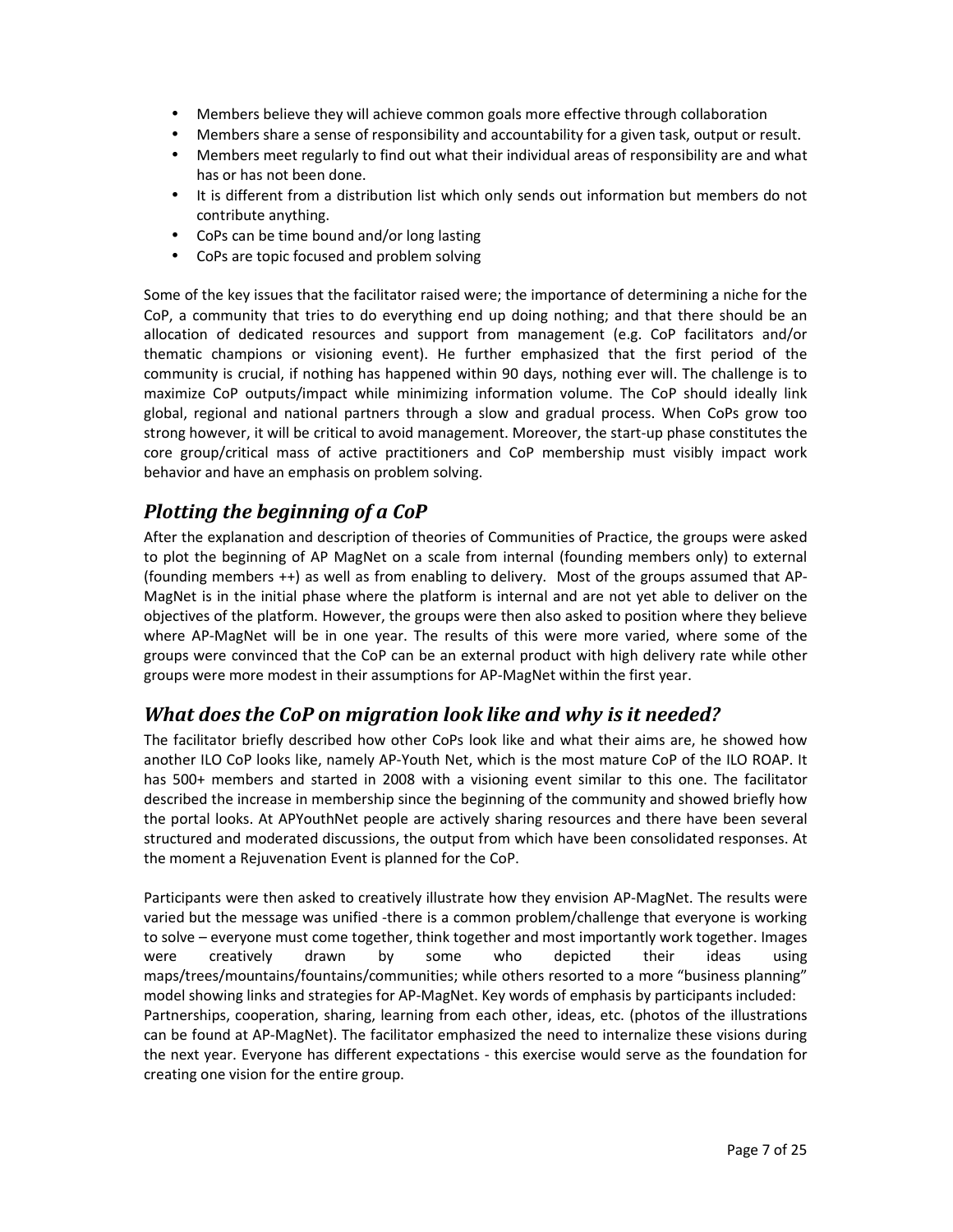## Structured Storytelling

The participants were then asked to each share a specific story about migration or anti-human trafficking, practices, policies, programs, initiatives, expertise etc. in their respective groups, they were then instructed to decide on the best story in the group and tell it in plenary.

The stories that were told in plenary were on the following issues;

• The AMIR

This group presented a story/information about berry pickers in Sweden and Finland from Vietnam and the difficulties of monitoring the recruitment process and to ensure that the migration experience will benefit and protect the workers. The responsibility of workers, sending agencies, governments and employers to provide and gain adequate information in the migration process was emphasized.

• The Orchids

This group has agreed that a story about human trafficking from the Philippines were the most capturing story. A woman from the Philippines had been lured into sex trafficking, the story also revealed the difficulties she had to return and reintegrate back into the society. The story emphasized the importance of providing support to the victims during the whole cycle of migration and to break the cycle of trafficking and exploitation.

• The Eagles

This group shared a story about migration and exploitation. It started off with a young woman in Hong Kong and continued to speak about the dangers and difficulties she is facing as an undocumented domestic worker. Just like the Orchids, this group emphasized the dangers and difficulties that so many migrant workers in Asia are facing.

• TEAM 24

This group shared a story about a migration project in Armenia where the project has managed to improve the lives of many migrants through different types of loans and support. This was presented as a good practice where the good cooperation between different agencies as well as close links to banks was of crucial importance. The methodology has proven to be sustainable and replicated.

• The Pioneers

The story was called Unions can help, one of the participants from Bangladesh shared his experience of organization of workers and support from trade unions in the Middle East. He emphasized that there is a dire need to organize workers.

• The Connections

This story was about management of labour migration and controlling of human trafficking in Sri Lanka through a better structured information management system that in the end benefits the workers as well as the employers.

Through this structured storytelling we learned more about the difficulties of migration and the risks of exploitation in the region. In this manner we got a better understanding of migration dynamics and risks of human trafficking. In addition we also learned more about the actions taken to address the challenges in the region.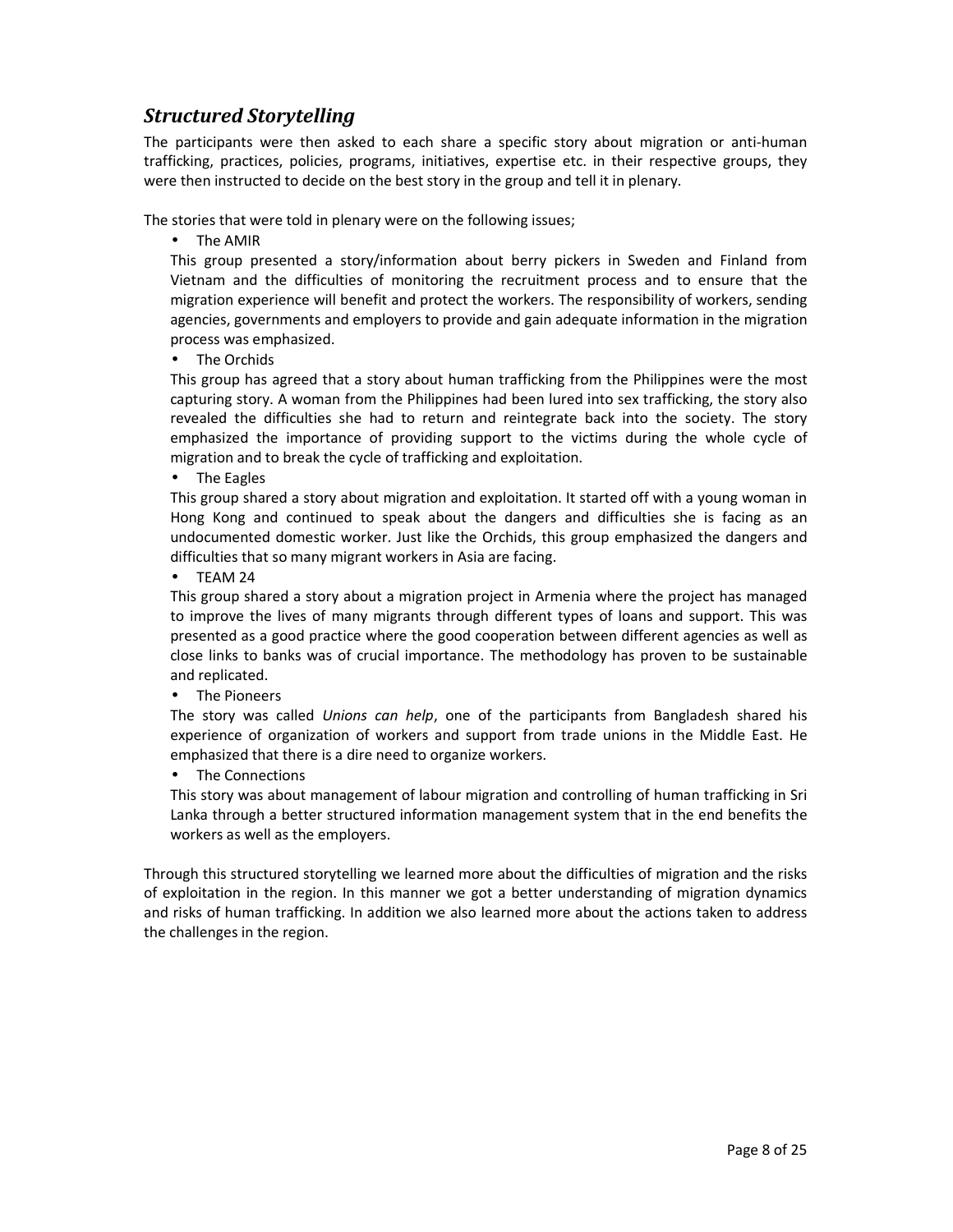## DAY 2

Related resources and presentations can be found at http://apmagnet.ilobkk.or.th/visioning-event, Day 2

## Global and Regional Perspectives on Migration

Dr. Graziano Batistella presented the global trends of migration. International migration theories and general trends were reviewed as well as some statistics on e.g. the total number of major destination countries for migrants, countries with the highest percentage of migrants in their total population, percentages of female migrants etc. He then reviewed migration data and trends continent by continent. And finally major points were raised;

- Demographic challenges
- Migration and development nexus
- Remittances
- Impact of the crisis
- Protection aspect and ratification of ILO and international conventions

Before he finalized his presentation, Dr. Batistella presented a model to understand migration, with linkages between irregular and regular migration.

After this introductory part of the first thematic session, Ms. Thetis Mangahas then presented trends and challenges of migration in Asia and the Pacific. She started out by stating the growing role of Asia in the global economy. She mentioned that Asia is a diverse and dynamic region but despite the economic growth, the region still struggles with poverty, Asia has 70% of the working poor. Some of the characteristics and features presented were;

- Many women migrating (e.g. domestic workers)
- Low skilled workers
- Growth of irregular migration and increasing vulnerabilities
- High level of human trafficking in the region
- High cost of recruitment

Despite these features there is a growing recognition of the role of migration to development and many countries in the region managed to cushion the impact of the global financial crisis through the remittances from migrant workers.

Finally she mentioned some of the responses on a regional as well as country level. At the regional level there are admirable processes and dialogues such as the Bali process, COMMIT, ASEAN etc. Countries have requested assistance to revise migration policies and there is an increase in technical cooperation and advisory projects that show the interest of donors to invest in the region.

## Determining common challenges for AP-MagNet

Through work in groups, the primary, secondary and tertiary challenges were identified by the founding members of the AP-MagNet. The challenges were then posted on the wall according to the following groupings;

Primary challenges:

- Interstate cooperation
- Inter-country cooperation for better protection of migrant workers
- Human trafficking and labour exploitation
- Irregular migration
- Illegal/Irregular recruitment practices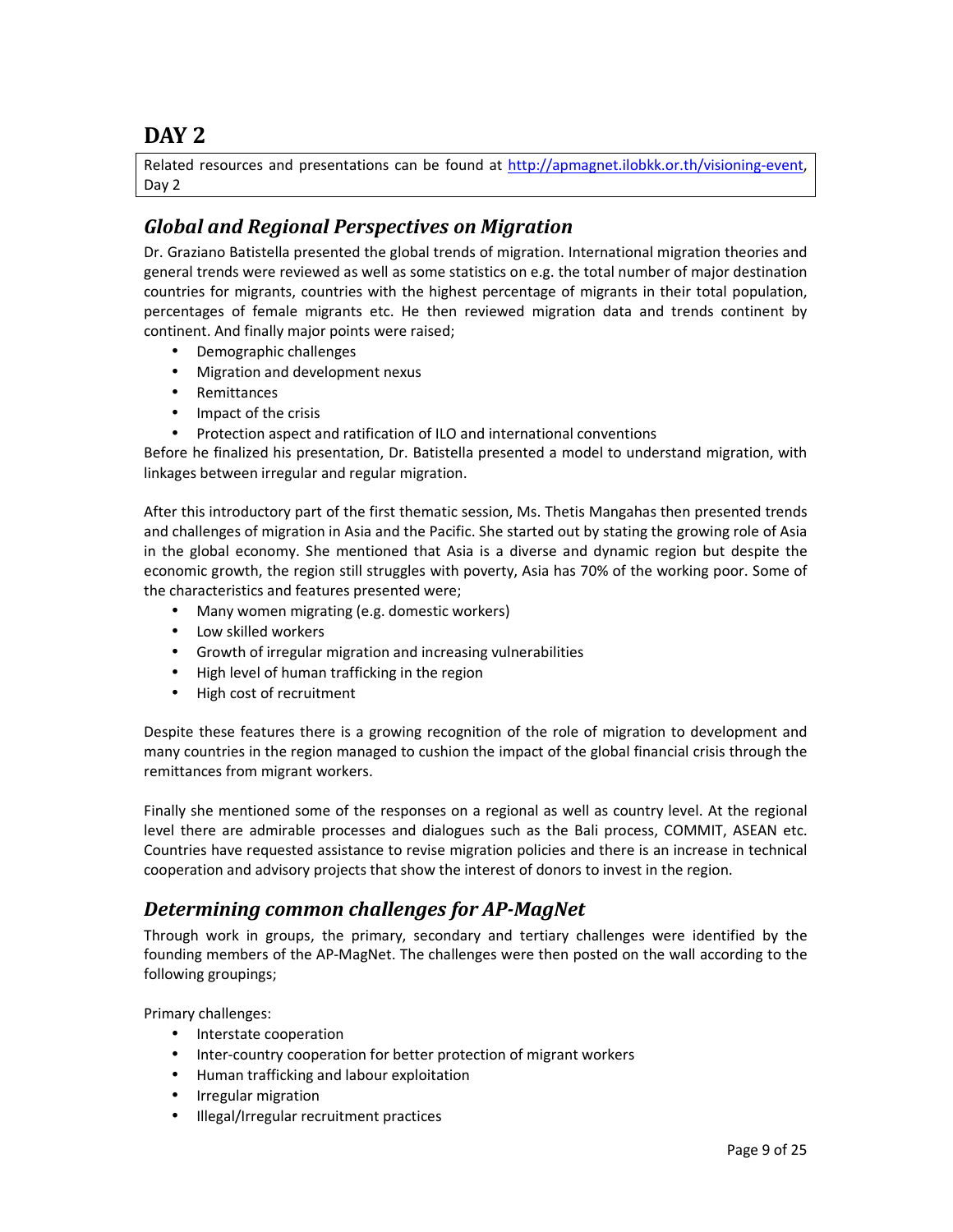• Curving irregular or undocumented migration

Secondary challenges:

- Protection and support services
- Information on global demand for supply
- Protection of migrant workers
- Protection of migrant workers
- Exploitation of migrant workers rights in the hands of receiving end employer agents
- Non protection of labour rights

Tertiary challenges:

- Reducing irregular migration
- Female migrant workers
- Reintegration
- Control of illegal recruiters
- High cost of recruitment
- Need for greater social dialogue policy and practice (with + between countries)

To conclude, many groups identified the same or similar challenges, the challenges that came up the most are; irregular migration, international cooperation, protection of migrant workers and recruitment issues.

## Identification of key areas and knowledge gaps

Ms. Pimpaporn Thitayanun introduced the objectives of the session and set the stage for the groups to identify five key topics for AP-MagNet. Then Mr. Nilim Baruah briefly presented the key areas and knowledge gaps in the region for the countries of origin and destination respectively. He more specifically reviewed; policies and practices, including regulations of recruitment agencies, procedure for departure and support services for migrant workers; optimization of benefits for migration, through remittances, skills levels of migrants and marketing approaches; and labour admission policies.

The groups were then tasked to identify the five areas of work that AP-MagNet should focus on. The results were compiled and put on the wall to then vote for the top five among all issues identified by the groups. The results are as follows;

- Labour migration policies
- Recruitment policy and practices
- Protection of migrant workers
- Reintegration of migrant workers
- Cooperation among multiple stakeholders

## Establishing an AP-MagNet niche

Ms. Panadda Boonpala and Mr. William Gois lead this final session of the second day, where the participants, in their groups, were asked to decide on a niche for the AP-MagNet, five issues to address in online discussion forums, five products and five services. The groups then presented their ideas and the group voted, and the results are as follows;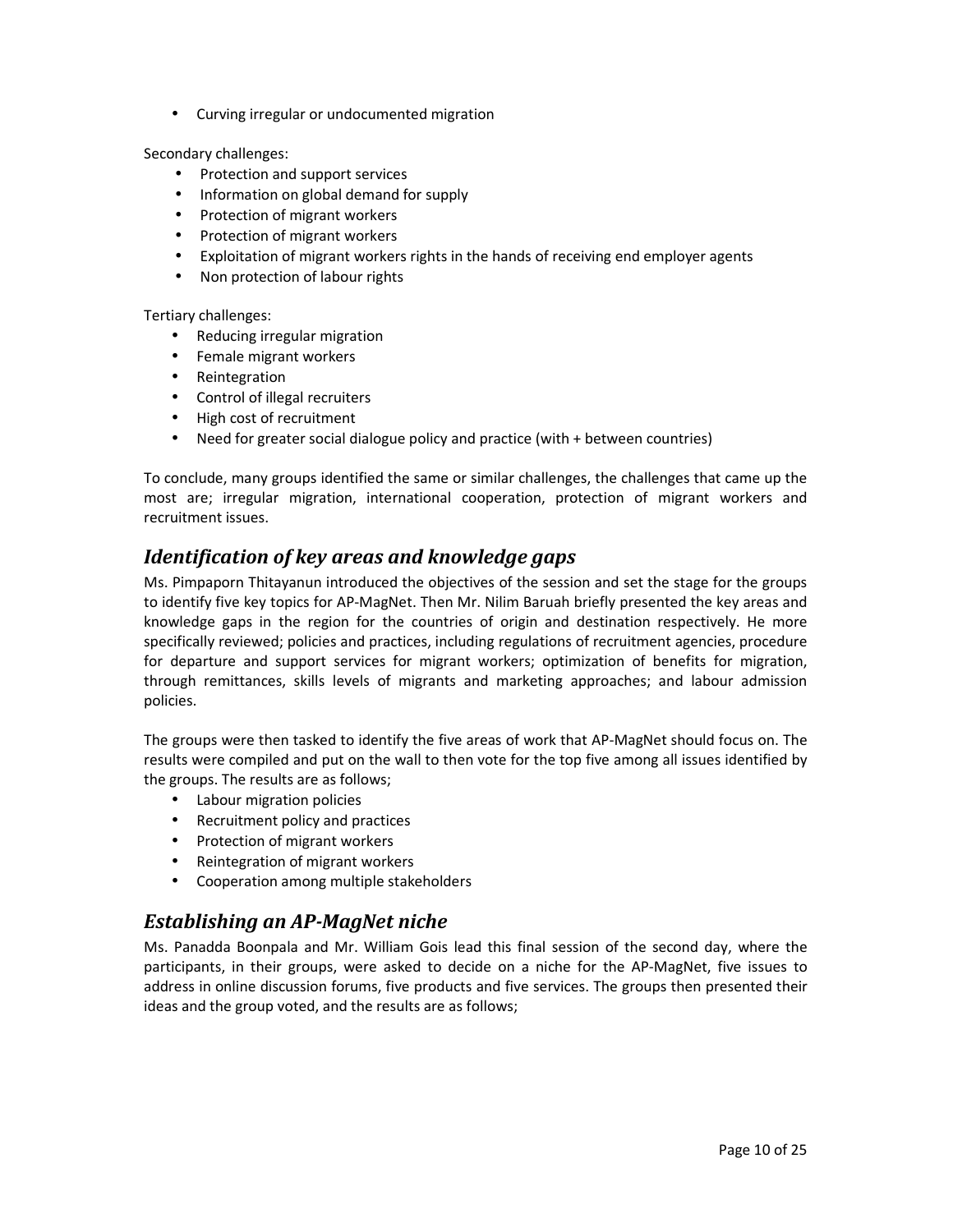| The niche    | An Asia Pacific Multi-Stakeholder Forum on Migration and Anti-Human                |  |  |  |  |  |  |  |  |  |
|--------------|------------------------------------------------------------------------------------|--|--|--|--|--|--|--|--|--|
|              | <b>Trafficking</b>                                                                 |  |  |  |  |  |  |  |  |  |
| The issues   | How to improve regulation and monitoring of recruitment agencies and               |  |  |  |  |  |  |  |  |  |
|              | employers, e.g. Codes of Conduct?                                                  |  |  |  |  |  |  |  |  |  |
|              | How to promote trade union rights among migrant workers?                           |  |  |  |  |  |  |  |  |  |
|              | How do we promote a positive attitude toward migrant workers?                      |  |  |  |  |  |  |  |  |  |
|              | How do we factor migration in local development plans?<br>$\overline{\phantom{0}}$ |  |  |  |  |  |  |  |  |  |
|              | What is the bargaining power of sending states to influence the policies           |  |  |  |  |  |  |  |  |  |
|              | of receiving states?                                                               |  |  |  |  |  |  |  |  |  |
| The products | Awareness raising campaign                                                         |  |  |  |  |  |  |  |  |  |
|              | Collection of success stories                                                      |  |  |  |  |  |  |  |  |  |
|              | Roster of experts/pool of specialists                                              |  |  |  |  |  |  |  |  |  |
|              | Matrix of reintegration programs in the region                                     |  |  |  |  |  |  |  |  |  |
|              | Guidelines on the related/ selected areas of work                                  |  |  |  |  |  |  |  |  |  |
| The services | Provision of advisory/ Technical services<br>-                                     |  |  |  |  |  |  |  |  |  |
|              | Deployment of a dedicated facilitator for AP-MagNet                                |  |  |  |  |  |  |  |  |  |
|              | Establishment of a virtual/ central knowledge depository                           |  |  |  |  |  |  |  |  |  |
|              | Moderation of scheduled discussions                                                |  |  |  |  |  |  |  |  |  |
|              | Managing the AP-MagNet knowledge depository $-$ dissemination of                   |  |  |  |  |  |  |  |  |  |
|              | information and good practices, and data among members                             |  |  |  |  |  |  |  |  |  |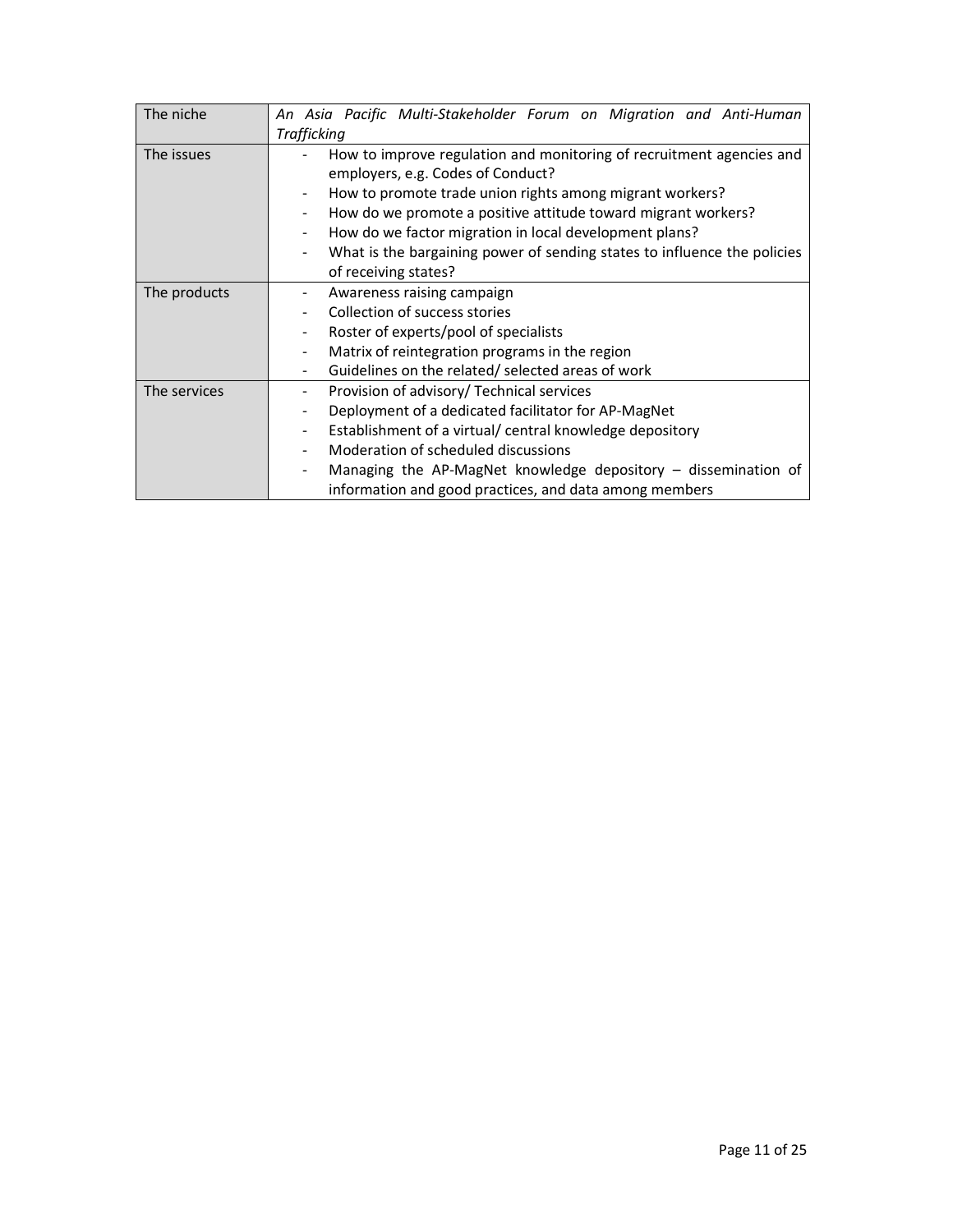## DAY<sub>3</sub>

Related resources and presentations can be found at http://apmagnet.ilobkk.or.th/visioning-event, Day 3

## Recap of day 1 and 2

This final day of the event started off with a recap of the first two days. The founding group also reached a common decision in regards to the growth of the CoP; they decide that AP-MagNet should have a Targeted growth where founding members can continuously recommend new members to register online. This allows for a regular flow of new members, the membership will still be approved by facilitator.

A walkthrough of AP-MagNet was given to show the founding members the way the portal look and some of the facilities on the portal that can be utilized to share and disseminate resources.

## Development of next steps for AP-MagNet

This final work session of the event consisted of work planning, to create a roadmap of action for AP-MagNet on a short, medium and longer term basis with specific and concrete tasks and steps. The objective of the session is that the groups shall through using outputs from day 1 and 2 to decide on key steps / tasks to be undertaken to be able to deliver key services and products. The results of the group work are found in the table below;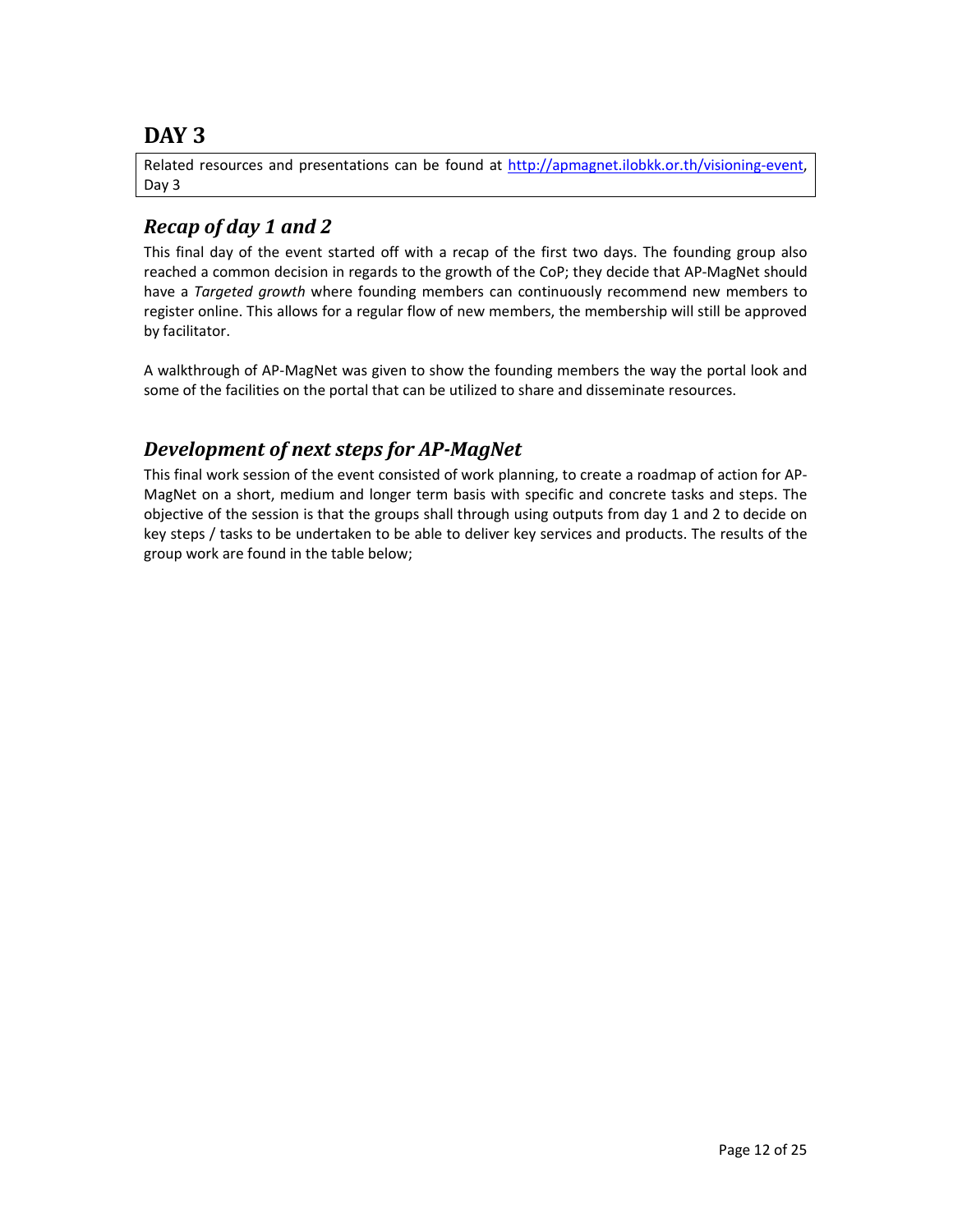| <b>Short term tasks</b><br>Month 1-3                                                 | Who does it?                  | With what support/<br>Timeframe?<br>Partners? |                                                                    | <b>Status</b>    |                           |
|--------------------------------------------------------------------------------------|-------------------------------|-----------------------------------------------|--------------------------------------------------------------------|------------------|---------------------------|
| (November 2010 - January<br>2011)                                                    |                               |                                               |                                                                    | <b>Completed</b> | <b>Ongoing</b>            |
| Registration<br>1.                                                                   | All founding members<br>1.    | 1. ILO                                        | Month 1<br>1.                                                      |                  | X                         |
| Familiarization with AP-MagNet                                                       | All members<br>2.             | $2. -$                                        | Continuously<br>2.<br>Month $1 - 3$                                |                  | X                         |
| Invite members (targeted approach)<br>3.                                             | All members<br>3.             | NGO, TU, Employers, Gov,<br>3.<br><b>CSO</b>  | 3.<br>Month $1 - 3$                                                |                  | $\mathsf{X}$              |
| Hire facilitator<br>4.                                                               | <b>ILO</b><br>4.              | $4. -$                                        | Month 1<br>4.                                                      | $\mathsf{X}$     |                           |
| Produce a promotional brochure<br>5.<br>(electronic) and Power Point<br>presentation | Facilitator<br>5 <sub>1</sub> | 5. ILO                                        | Month 1<br>5.                                                      |                  | $\mathsf{X}$              |
| Organize national intro 1/2 day<br>6.<br>Philippines                                 | 6.<br><b>ILO</b>              | <b>MFA</b><br>6.                              | 6.<br>December<br>$18^{\text{th}}$                                 |                  |                           |
| Organize 1 <sup>st</sup> discussion forum<br>7.                                      | 7.<br>Facilitator             | 7. ILO, external moderator(s)                 | Last week of<br>7 <sub>1</sub><br>$3rd$ month<br>(January<br>2011) |                  |                           |
| Present AP-MagNet to constituents<br>8.                                              | All members<br>8.             | 8. All                                        | Month $1 - 3$<br>8.                                                |                  | X                         |
| 9.<br>Ensure registration of founding<br>members and follow-up                       | 9.<br>Facilitator             | 9.<br><b>ILO</b>                              | Month 3<br>9.                                                      |                  |                           |
| 10. Founding members should make at<br>least 2 contributions                         | 10. All founding members      | 10. Facilitator                               | 10. Month 2                                                        |                  | $\mathsf{x}$              |
| 11. Share 1st AP-MagNet Community<br>Updates                                         | 11. Facilitator               | 11.                                           | 11. Month 1                                                        |                  | $\boldsymbol{\mathsf{X}}$ |
| 12. Share 2 <sup>nd</sup> AP-MagNet Community<br>Updates                             | 12. Facilitator               | 12. ILO and external<br>moderator             | 12. Month 3                                                        |                  |                           |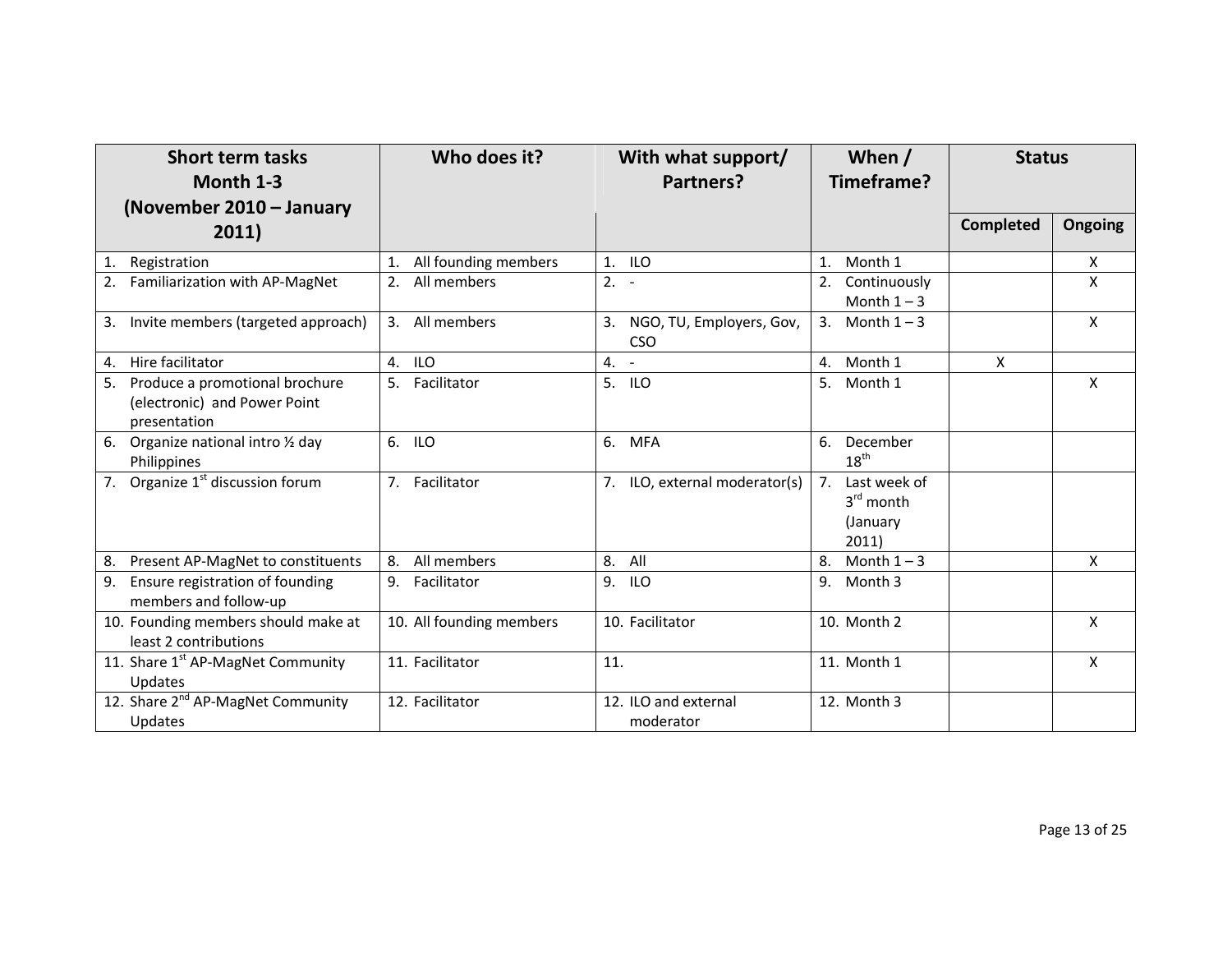| <b>Medium term tasks</b>                                                             | Who does it?          | With what support/                  | When /                                                      | <b>Status</b>    |                |
|--------------------------------------------------------------------------------------|-----------------------|-------------------------------------|-------------------------------------------------------------|------------------|----------------|
| Month 4-6<br>(February – April 2011)                                                 |                       | Partners?                           | Timeframe?                                                  | <b>Completed</b> | <b>Ongoing</b> |
| Input and share data on<br>1.<br>selected areas                                      | All members<br>1.     | <b>Stakeholders</b>                 | Month 4-6<br>1.                                             |                  |                |
| Organize 2 <sup>nd</sup> discussion forum<br>2.                                      | Facilitator<br>2.     | 2.<br>ILO, external<br>moderator(s) | Last week of 6 <sup>th</sup><br>2.<br>month (April<br>2011) |                  |                |
| Establishing pool of specialists<br>3.                                               | <b>ILO</b><br>3.      | 3.<br>Members to suggest            | Month 6<br>3.                                               |                  |                |
| Collect success stories on<br>4.<br>return and reintegration                         | SMC to initiate<br>4. | All members<br>4.                   | Month $6 -$<br>4.                                           |                  |                |
| Share information on Return<br>5.<br>and Reintegration programs in<br>the region     | All members<br>5.     | All members<br>5.                   | 5.<br>Continuously                                          |                  |                |
| 13. The consolidated response<br>from $1st$ discussion forum<br>shared on the portal | 13. Facilitator       | 13.                                 | 13. Month 4                                                 |                  |                |

|    | Long term tasks                                                     |                | Who does it?       |    | With what support/                 |    | When /                                                | <b>Status</b>    |                |
|----|---------------------------------------------------------------------|----------------|--------------------|----|------------------------------------|----|-------------------------------------------------------|------------------|----------------|
|    | <b>Month 7-12</b>                                                   |                |                    |    | Partners?                          |    | Timeframe?                                            | <b>Completed</b> | <b>Ongoing</b> |
|    | (May – October 2011)                                                |                |                    |    |                                    |    |                                                       |                  |                |
| 1. | Matrix on reintegration<br>programs                                 |                | Government members | 1. | ILO to design matrix               |    | Month 12                                              |                  |                |
| 2. | Database of good practices<br>examples + list of<br>recommendations | 2.             | Dedicated members  | 2. | Facilitator/ILO<br>migration staff |    | Month 12                                              |                  |                |
| 3. | Organize 3 <sup>rd</sup> discussion forum                           | $\mathbf{3}$ . | Facilitator        | 3. | ILO, external<br>moderator(s)      | 3. | First week 10 <sup>th</sup><br>month (August<br>2011) |                  |                |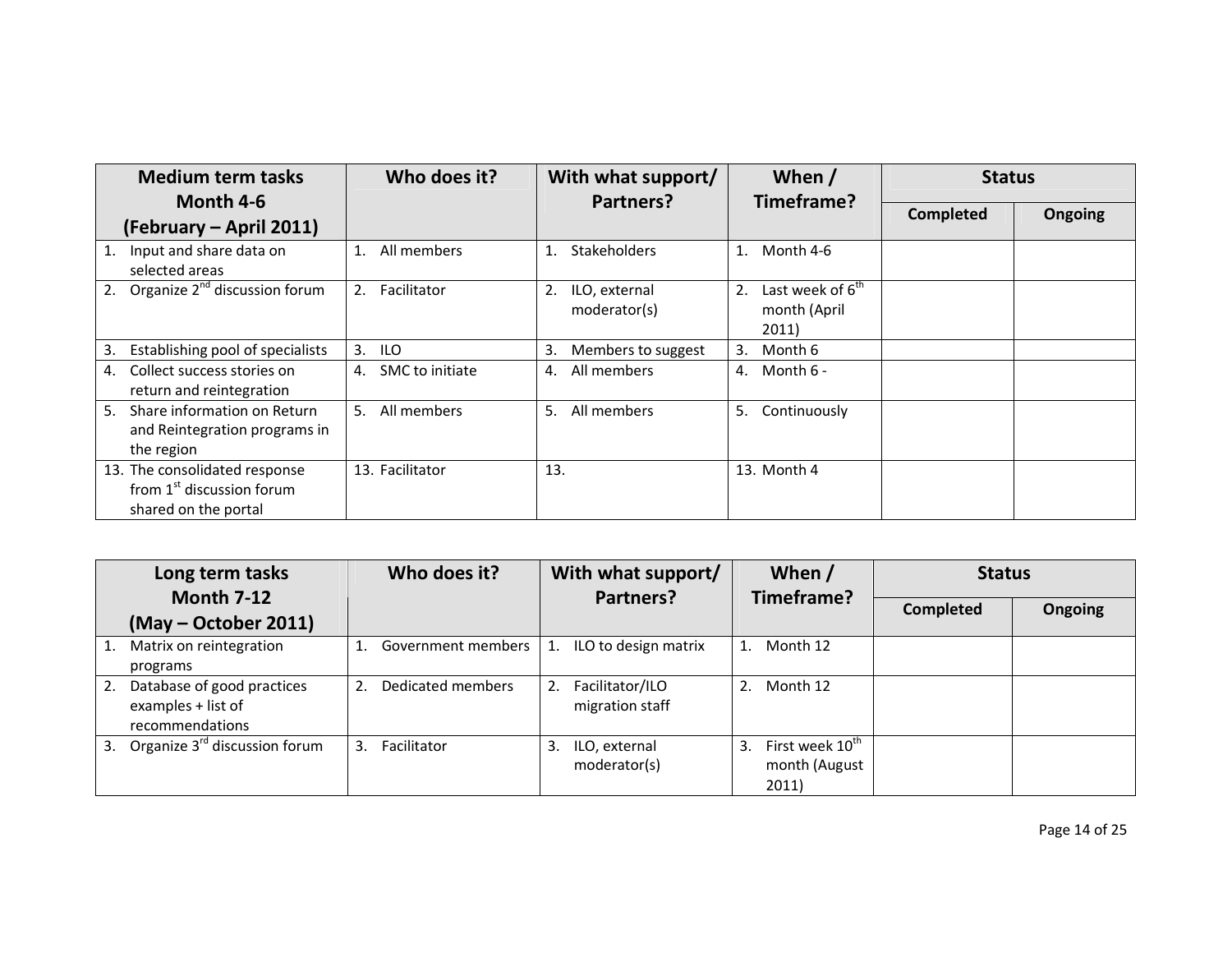|    | 4. Organize 4 <sup>th</sup> discussion forum                                                                                         | 4. | Facilitator                          | 4. | ILO, external<br>moderator(s)                              | 4. | Last week 12 <sup>th</sup><br>month<br>(October<br>2011) |    |    |
|----|--------------------------------------------------------------------------------------------------------------------------------------|----|--------------------------------------|----|------------------------------------------------------------|----|----------------------------------------------------------|----|----|
| 5. | Develop guidelines on return<br>and reintegration based on<br>success stories and best<br>practices gathered during<br>month $3-6$ . | 5. | <b>ILO</b>                           | 5. | Selected members<br>working on return and<br>reintegration | 5. | Month 9 - 12                                             |    |    |
| 6. | Publication and distribution of<br>good practices on recruitment<br>practices (follow-up on<br>discussion forum)                     | 6. | ILO migration<br>experts/Facilitator | 6. | Financial resources                                        | 6. | Month 12                                                 |    |    |
| 7. | Face to face meeting                                                                                                                 | 7. | Members who moved<br>the portal      | 7. | <b>ILO</b>                                                 |    | Month 12                                                 | 8. | 9. |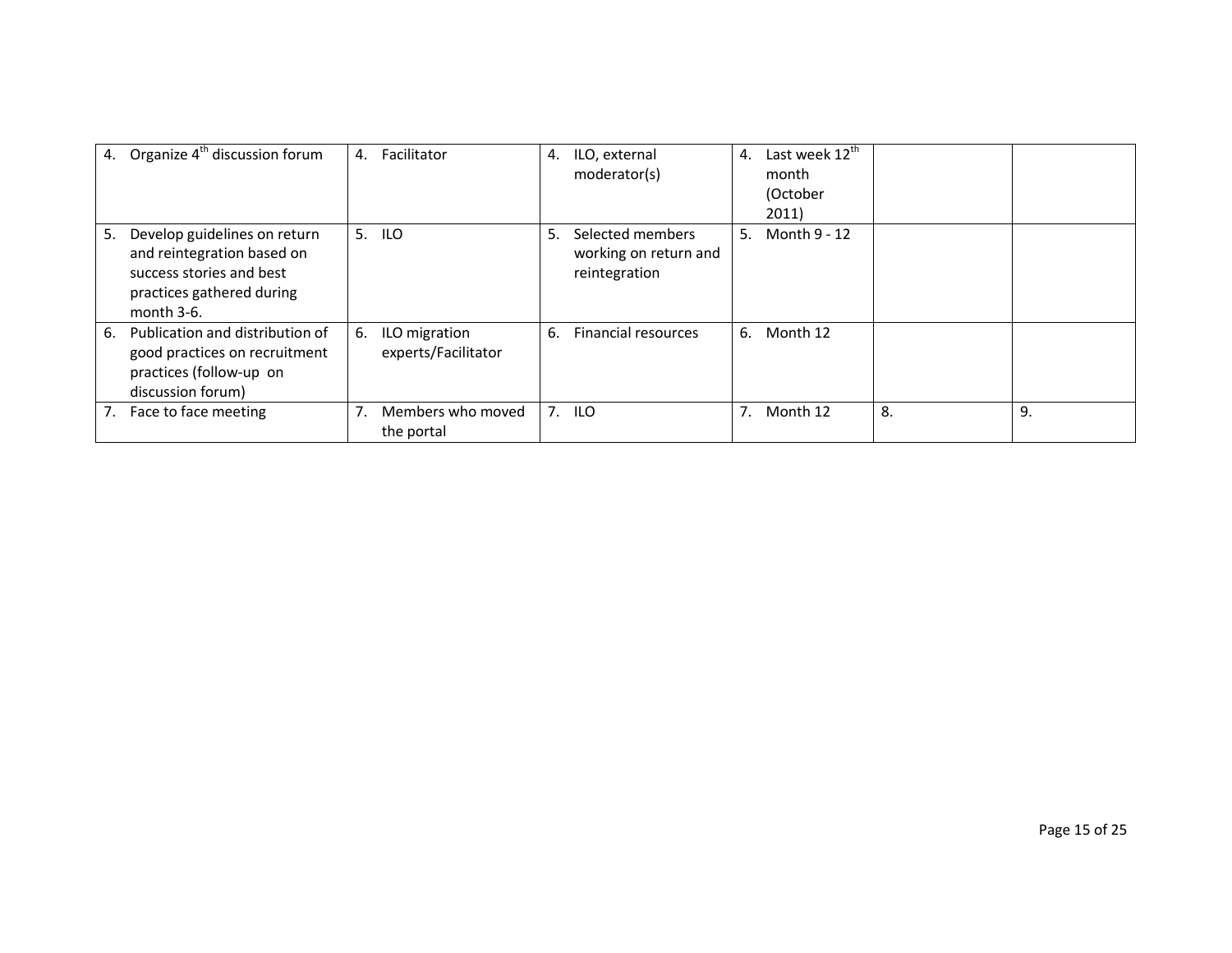### Selling the AP-MagNet story

Before wrapping up the event, the groups were asked to come up with a sales pitch within the groups for the AP-MagNet. The groups were very creative and this is what the groups did;

• The orchids

Presented a "cheer" on the key issues that AP-MagNet shall focus on, safe migration, trade union rights, protection of migrant workers, cooperation, etc.

• The pioneers

Used their theatrical skills and presented a play about a migrant domestic worker, followed by some catchy cheers "AP-MagNet: the net with global magnitude, the net with a magnetic power, the net that magnifies your potential, the net of magnificent partnerships and the net that offers magic to migrants."

• The eagles

Presented a play about AP-MagNet and the magnetic attraction of the community of practice and finalized their presentation with a song about AP-MagNet.

• Team 24

Made a play, the setting was a news studio and reporters from the Philippines, Korea and Thailand got to ask questions to ILO directors about AP-MagNet.

• The AMIR team

Presented a song about AP-MagNet, with the key message that "Whatever you want, wherever you are and who ever you are, AP-MagNet can always respond to your needs" to reflect the previous discussion that you should always carry AP-MagNet with you in your virtual pockets.

• The connections

Made a play about migration.

## **Closing**

Ms. Sachiko Yamamoto, Regional director for ILO in Asia and the Pacific, gave the closing remarks and reminded everyone about their role in developing this community of practice and the importance of communication and cooperation across organizations, ministries and disciplines.

The facilitator ended the event through an exercise where the participants were seated in "airplane" style setting, they were asked to share their experiences during the last three days with their neighbor and then some of the participants shared their discussions with the whole group. The facilitator also reminded the participants that they are all the founding members of AP-MagNet and they should register as soon as possible and then keep the AP-MagNet in their virtual pockets at all times. Finally, the founding members each received a t-shirt stating "An AP-MagNet original…".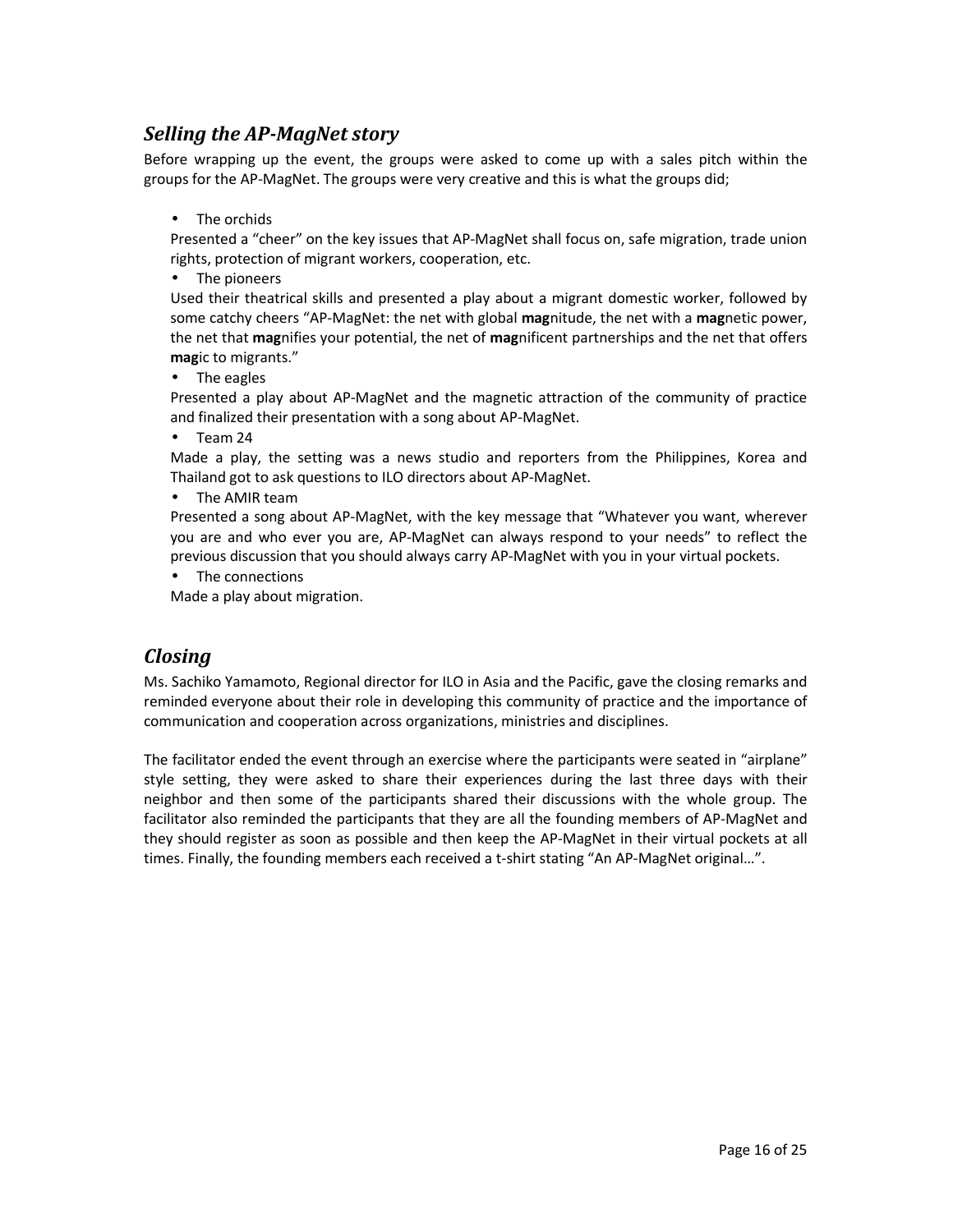## ANNEX 1 - AGENDA

AGENDA ILO Regional Office for Asia and the Pacific – Community of Practice on Migration Chiang Mai, Thailand 25 – 27 October, 2010

| Day 1: Monday, 25 October, 2010 |                                                                                                                                                                                                                   |                                                                                                      |  |  |  |  |  |
|---------------------------------|-------------------------------------------------------------------------------------------------------------------------------------------------------------------------------------------------------------------|------------------------------------------------------------------------------------------------------|--|--|--|--|--|
| <b>Time</b>                     | <b>Session</b>                                                                                                                                                                                                    | <b>Structure / Mode of Delivery</b>                                                                  |  |  |  |  |  |
| $0830 - 09.00$                  | Registration                                                                                                                                                                                                      |                                                                                                      |  |  |  |  |  |
| 09.00                           | Session 1: Welcome and Introduction<br>Opening: setting the scene for knowledge sharing event<br>Icebreaker / teambuilding exercise<br>Overview of the agenda and objectives                                      | Brief opening remarks<br>Guided / Structured group work / Debrief<br>Thetis Mangahas / Johan Arvling |  |  |  |  |  |
| $1000 - 1030$                   | <b>Break</b>                                                                                                                                                                                                      |                                                                                                      |  |  |  |  |  |
| $1030 - 1200$                   | <b>Session 2: Basics of Knowledge Management</b><br>What are Communities of Practice: defining CoPs and understanding<br>$\overline{a}$<br>their nature, concept and rationale<br>Plotting the beginning of a CoP | Presentation / Structured group work / Debrief<br>Johan Arvling                                      |  |  |  |  |  |
| $1200 - 1330$                   | Lunch                                                                                                                                                                                                             |                                                                                                      |  |  |  |  |  |
| $1330 - 1500$                   | Session 3: How does other CoP's look like<br>Example of a existing regional CoP's and Networks<br>$\overline{\phantom{a}}$<br>What does my CoP in Migration look like - why is one needed                         | Presentation / Structured group work / Debrief<br>Johan Arvling                                      |  |  |  |  |  |
| $1500 - 1530$                   | <b>Break</b>                                                                                                                                                                                                      |                                                                                                      |  |  |  |  |  |
| 1530 - 1700                     | <b>Session 4: Member reflections</b><br>Reflections from the survey<br>$\blacksquare$                                                                                                                             | Story telling / Structured group work / Debrief                                                      |  |  |  |  |  |
|                                 | What Migration lessons has been learned so far                                                                                                                                                                    | Johan Arvling                                                                                        |  |  |  |  |  |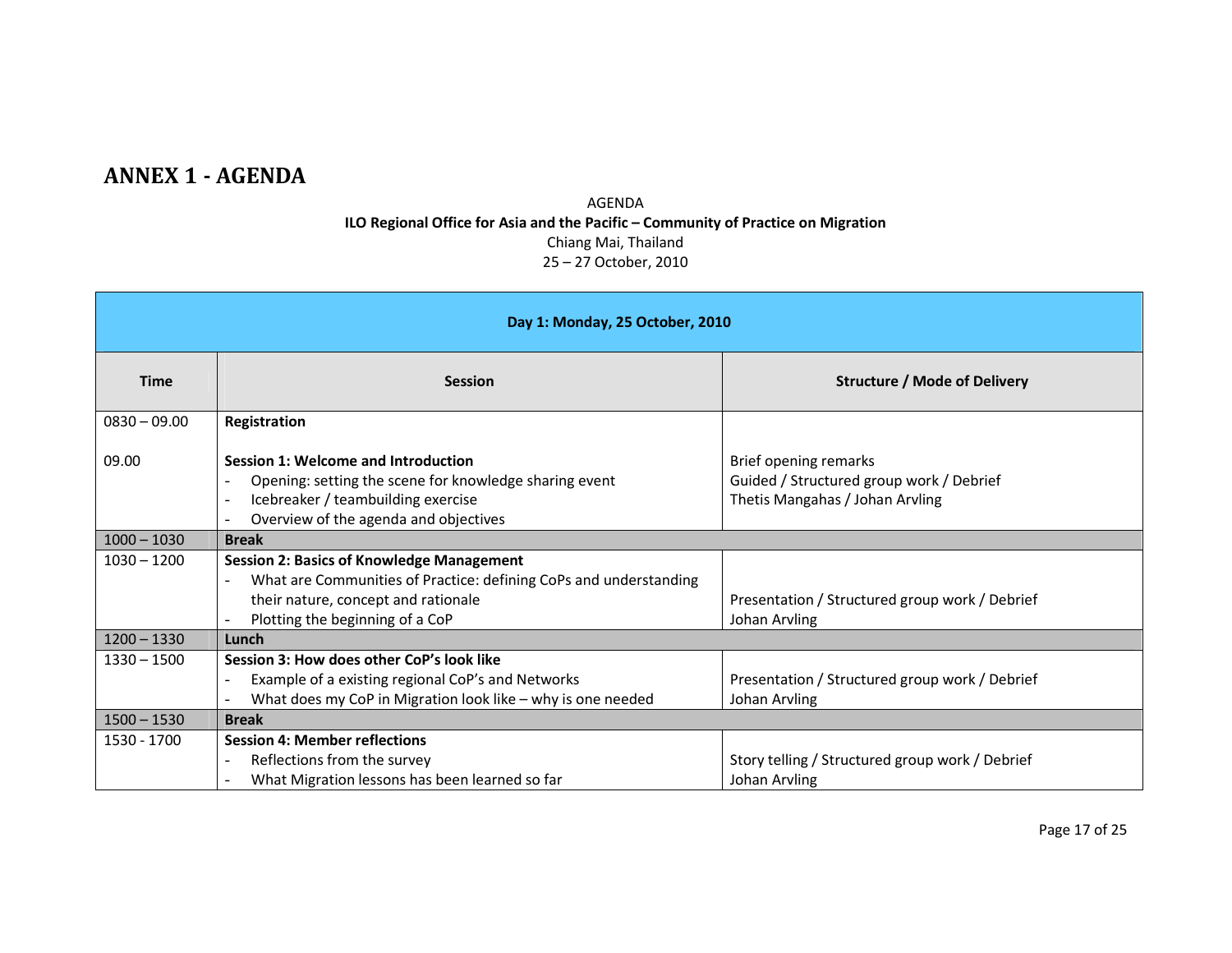|               | Knowledge networking in Migration: regional status                                                                                                                                                                                                  |                                                                                     |
|---------------|-----------------------------------------------------------------------------------------------------------------------------------------------------------------------------------------------------------------------------------------------------|-------------------------------------------------------------------------------------|
|               | Day 2: Tuesday, 26 October, 2010                                                                                                                                                                                                                    |                                                                                     |
| <b>Time</b>   | <b>Session</b>                                                                                                                                                                                                                                      | <b>Structure / Mode of Delivery</b>                                                 |
| $0830 - 1000$ | Session 5: An overview of Migration Issues and Responses<br>Global and Regional perspectives                                                                                                                                                        | Presentation / Structured Q & A / Debrief<br>Graziano Battistella / Thetis Mangahas |
| $1000 - 1030$ | <b>Break</b>                                                                                                                                                                                                                                        |                                                                                     |
| $1030 - 1200$ | Session 6: Identification of key areas and knowledge gaps<br>Sharing of practices, experiences and views<br>How do we leverage APMagNet<br>$\overline{a}$                                                                                           | Guided / Structured group work / Debrief<br>Pimpaporn Thitayanun / Nilim Baruah     |
| $1200 - 1330$ | Lunch                                                                                                                                                                                                                                               |                                                                                     |
| $1330 - 1500$ | Session 7: What does the future hold for Migration in the region?<br>Working towards identifying a niche and common areas of work<br>Developing a script / story board for the community<br>How do we leverage APMagNet<br>$\overline{\phantom{0}}$ | Guided / Structured group work / Debrief<br>William Gois / Panudda Boonpala         |
| $1500 - 1530$ | <b>Break</b>                                                                                                                                                                                                                                        |                                                                                     |
| $1530 - 1700$ | <b>Session 8: Positioning APMagNet</b><br>What should APMagNet do, discuss and provide as services to its<br>members<br>How do we leverage APMagNet                                                                                                 | Presentation / Structured group work / Debrief<br>Johan Arvling                     |
|               |                                                                                                                                                                                                                                                     |                                                                                     |
|               |                                                                                                                                                                                                                                                     |                                                                                     |
|               |                                                                                                                                                                                                                                                     | Page 18 of 25                                                                       |

Г

┑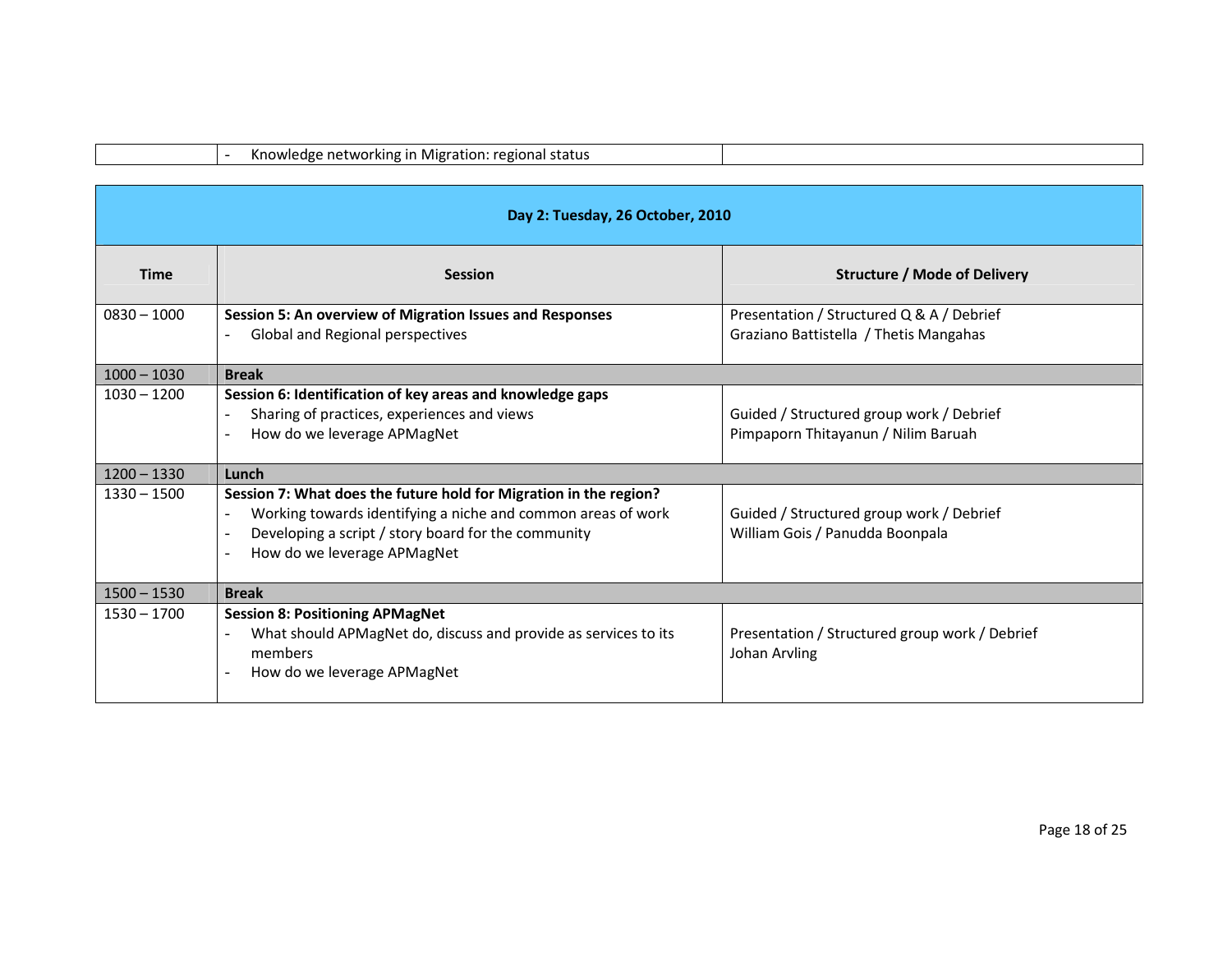| Day 3: Wednesday, 27 October, 2010 |                                                                                                                                                                                                                                                                    |                                                                                   |  |  |  |  |
|------------------------------------|--------------------------------------------------------------------------------------------------------------------------------------------------------------------------------------------------------------------------------------------------------------------|-----------------------------------------------------------------------------------|--|--|--|--|
| <b>Time</b>                        | <b>Session</b>                                                                                                                                                                                                                                                     | <b>Structure / Mode of Delivery</b>                                               |  |  |  |  |
| $0830 - 1000$                      | Session 9: Recap of day 1 and 2<br>Highlight critical agreements<br>Walk through of the APMagNet Portal                                                                                                                                                            | Presentation / Structured group work / Debrief<br>Johan Arvling                   |  |  |  |  |
| $1000 - 1030$                      | <b>Break</b>                                                                                                                                                                                                                                                       |                                                                                   |  |  |  |  |
| $1030 - 1200$                      | Session 10: Development of next steps for APMagNet<br>Identify and agree on key areas of work / services / products and<br>$\blacksquare$<br>discussions over the next 12 months<br>Establishing a roadmap for short, medium and long term tasks<br>$\blacksquare$ | Introduction / Structured group work / Debrief<br>Thetis Mangahas / Johan Arvling |  |  |  |  |
| $1200 - 1330$                      | Lunch                                                                                                                                                                                                                                                              |                                                                                   |  |  |  |  |
| $1330 - 1500$                      | Session 11: Development of next steps for APMagNet<br>Selling the APMagNet story<br>$\overline{a}$                                                                                                                                                                 | Structured group work / Group presentation                                        |  |  |  |  |
| $1500 - 1530$                      | <b>Break</b>                                                                                                                                                                                                                                                       |                                                                                   |  |  |  |  |
| $1530 - 1700$                      | Session 12: Wrap up and closing<br>Individual / personal commitments to the community<br>Closing                                                                                                                                                                   | Guided / Structured group work<br>Thetis Mangahas / Johan Arvling                 |  |  |  |  |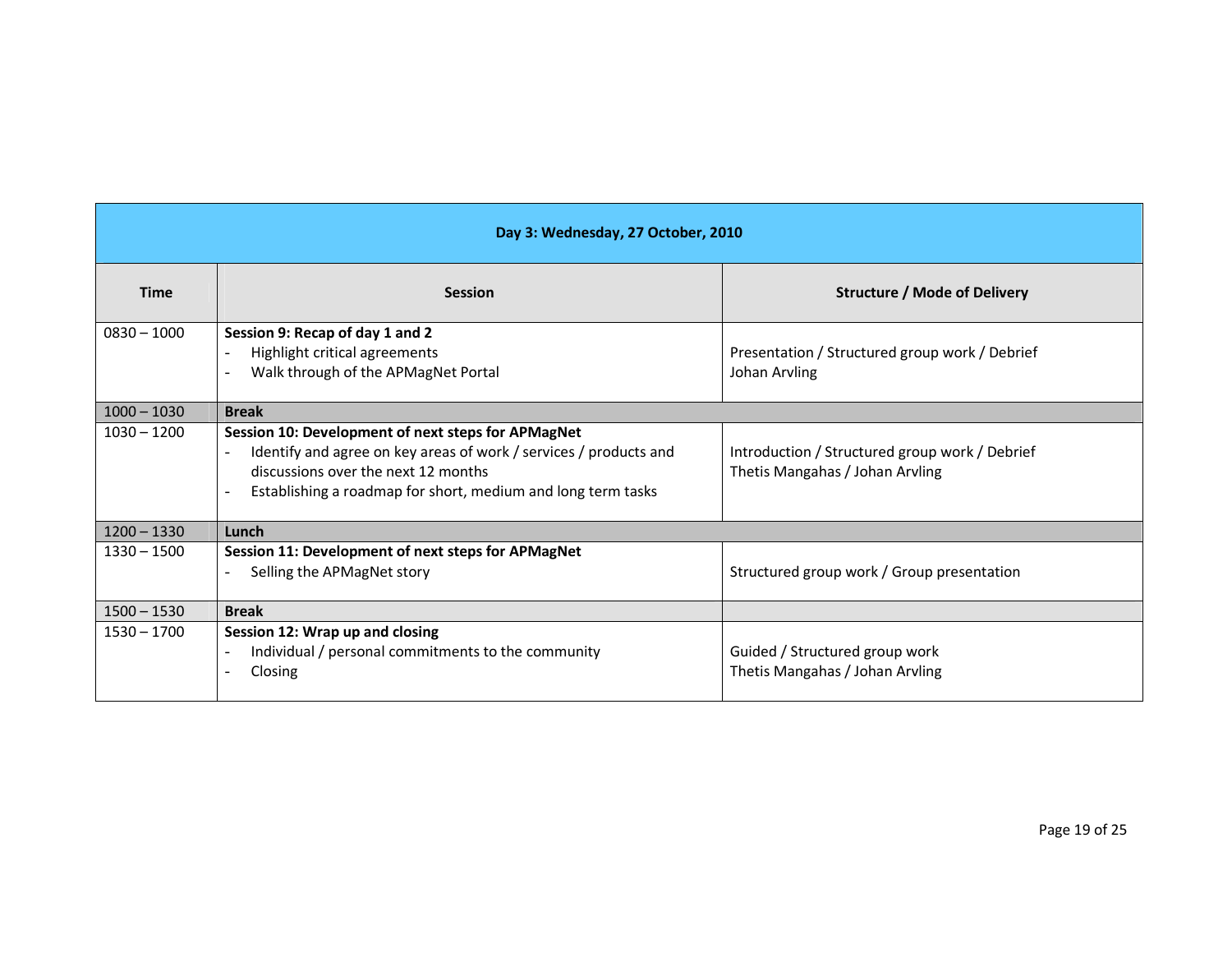## ANNEX 2 – List of Participants

#### Visioning Event for an ILO Asia Pacific Community of Practice (CoP) on Migration Chiang Mai, Thailand: 25-27 October 2010

#### List of Participants

#### BANGLADESH

### Mr Mohammad Shafayet Hossain

Deputy Secretary Ministry of Expatriates' Welfare and Overseas Employment Government of the People's Republic of Bangladesh Bangladesh Secretariat Dhaka Tel: (880-2) 717-3942 Fax: (880-2) 716-8660 Email: shafayet@gmail.com

#### Mr Ali Haider Chowdhury

Secretary General Bangladesh Association of International Recruiting Agencies (BAIRA) BAIRA Bhaban 130 New Eskaton Road Dhaka - 1000 Email:baira1984@gmail.com,baira@sdnbd.org

#### Mr Md. Zafrul Hasan

General Secretary Bangladesh Jatiyatabadi Sramik Dal (BJSD) 28/1, Naya Paltan Dhaka - 1000 Fax: (880-2) 831-8687

#### **CAMBODIA**

Mr Ouk Ravuth Chief of Bureau of the Department of Employment and Manpower Ministry of Labour and Vocational Training (MOLVT) # 3, Russian Federation Boulvard Sangkat Tek La Ork 2, Khan Toul Kok Phnom Penh Fax: (855-23) 884-376

#### Mr Teh Sing

President Cambodian Federation of Employers and Business Associations (CAMFEBA) House 44A, Street 320 Sangkat Beoung Ken Kang III Phnom Penh Fax: (855-23) 222-185

#### Ms Vong Dalin Vong

Women Committee Member of CLC Cambodian Labour Confederation (CLC) # 2,3G, St. 26BT, Tnotchrum Village Sangkat Boeung Tompun, Khan Meanchey Phnom Penh Tel: (855-12) 709-509 Fax: (855-021) 998-906 Email: clc.cambodia@online.com.kh

#### INDONESIA

#### Mr Guido Fulbertus

Vice Chairman of APINDO NTT Province DPP APINDO NTT JL. Timor Raya Km.6 Kupang **NTT** Jaksel 12980 Tel: (62-380) 832-115 Fax: (62-380) 831-718 Email: guido.kpg@gmail.com

#### Ms Febrina Yaswir

Chairperson of Equality Commission of Riau (Batam) Indonesia Prosperity Trade Union Central Board.(KSBSI) Jl. Cipinang Muara Raya No.33, Cipinang Muara Jatinegara Jakarta Timur 13420 Fax: (62-21) 857-7646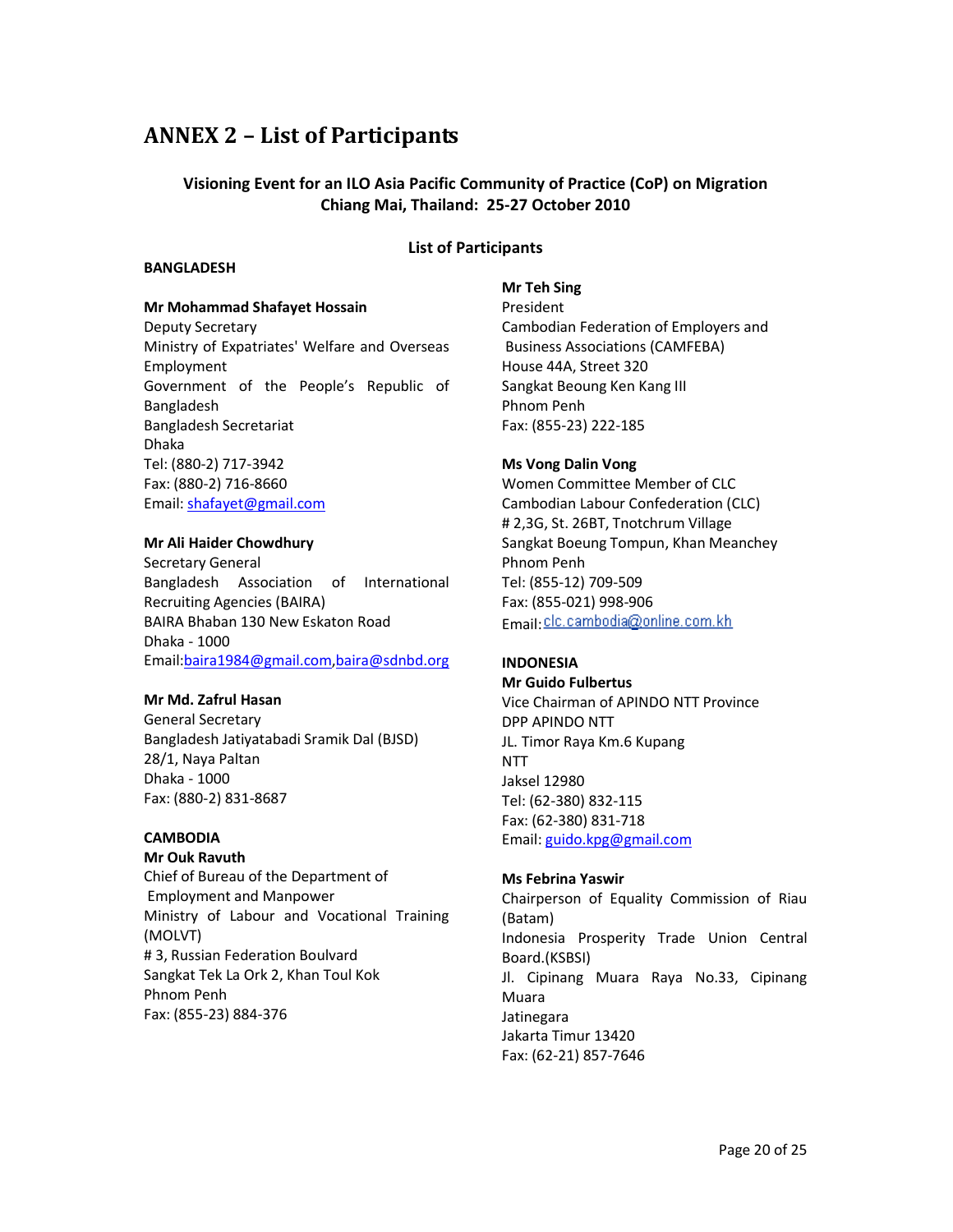#### PHILIPPINES

#### Ms Lourdes M. Trasmonte

Undersecretary Department of Labour and Employment 7<sup>th</sup> Floor, DOLE Bldg. Muralla Street Manila Tel: (63-2) 527-3000 Fax: (63-2) 527-5947

#### Ms Lucila Tarriela

Employers' Confederation of Philippines (ECOP) 4th Floor, ECC Building, 355 Senator Gil Puyat Avenue Makati City Tel: (63-2) 897-5295 Fax: (63-2) 895-8576

#### Mr Dominador Tuvera

Campaign Officer Associated Labour Unions (ALU) TUCP/PGEA Compound Masaya cor., Maharlika Street Diliman Quezon City 1101 Tel: (63-2) 922-0917 Fax: (63-2) 921-9758 Email: dtuvera@gmail.com

#### SRI LANKA

#### Mr Leelananda Kumara Ruhunage

Additional General Manager Sri Lanka Bureau of Foreign Employment (SLBFE) 234 Denzil Kobbekaduwa Mawatha Koswatta, Battaramulla Tel: (94-11) 288-2291 Fax: (94-11) 286-4146 Email: ruhunage12@hotmail.com

#### Mr Dhanya Gunawardena

Industrial Relations Advisor Employers' Federation of Ceylon (EFC) 385 J3 Old Kotte Road P.O. Box 858, Rajagiriya Colombo Tel: (94-11) 28677-966 Fax: (94-11) 2867-942 E/mail: dhanyag@empfed.lk

#### Ms T M Lilanthi Kumari

Legal Advisor/Activist/Trainer National Workers Congress (NWC) No. 10 Council Lane Dehiwela Colombo 1 Tel: (94-11) 271-3386 Fax: (94-11) 271-3604 Email: normscmb@itimin.net

#### THAILAND

#### Mr Suthi Sukosol

Director Department of Employment Ministry of Labour Mitmaitree Road, Dindaeng Bangkok 10400 Tel: (66-2) 245-6499 Fax: (66-2) 245-6500 Email: khunsuthi@hotmail.com

#### Ms Siriwan Romchatthong

Secretary General Employers' Confederation of Thailand (ECOT) 3<sup>rd</sup> floor, Global Electrics Building 888/8 Moo 5 Srinakarin Road Samutprakarn 10270 Tel: (66-2) 385-7117 Fax: (66-2) 385-8577 mail: siriwan@ecot.or.th

#### Mr Surat Chanwanpen

Vice President Labour Congress of Thailand (LCT) 420/393-394 Tipawan 1 Theparak Road Samrong Nua Samut Prakarn 10270 Tel: (66-89) 111-0762 Fax: (66-2) 758-3300 Email: lct\_th@windowslive.com

#### Mr Thamrong Musiklad

Vice President Thai Trade Union Congress (TTUC) 420/393-394 Moo Ban Tippawan 1 Theparak Road, Samrong Nua Samutprakarn 10270 Tel: (66-89) 980-1334 Fax: (66-2) 384-0438

#### VIETNAM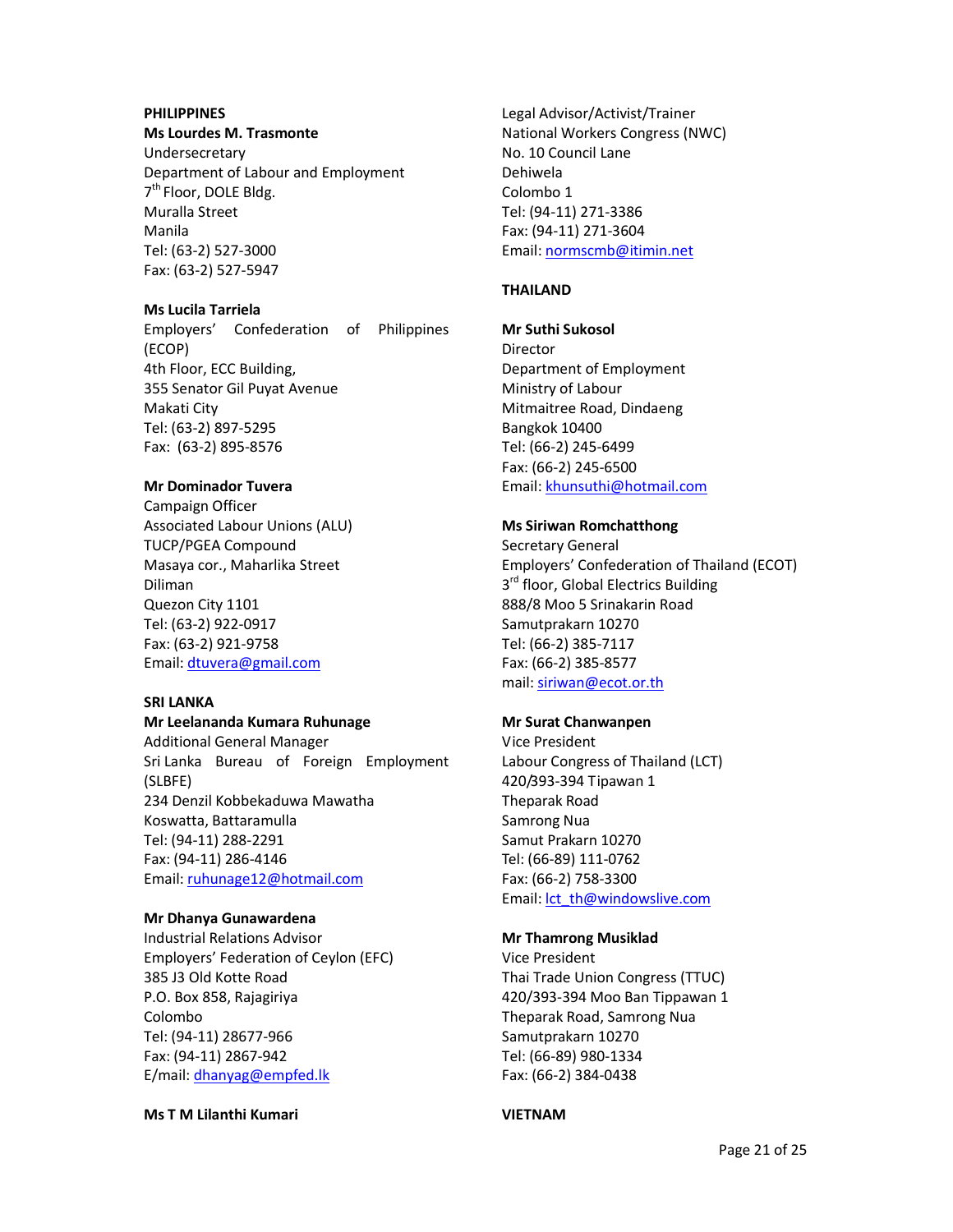#### Ms Ta Thi Thanh Thuy

Deputy Head of Labour Market Division Department of Oversea Labour Ministry of Labour Invalids and Social Affairs 12 Ngo Quyen Street Hanoi Tel: (84-4) 3824-9517 Fax: (84-4) 3824-0122 Email: thuyttt@molisa.gov.vn

#### Mr Vu Hong Quang

Deputy Director Policies and Legal Affairs Department Vietnam General Confederation of Labour (VGCL) 82 Tran Hung Dao Street Hanoi Tel: (84-98) 919-9679 Fax: (84-4) 825-3781 Email: vuhongquangvn@yahoo.com

#### Experts

### Mr Choi, Ho-Yoeng

Manager Human Resources Development Service of Korea (HRD Korea) Korea International Cooperation Team #370-4, Gongduck-Dong Mapo-Gu Seoul 121-457 REPUBLIC OF KOREA Fax: (82-2) 716-5742

#### Dr Graziano Battistella

Scalabrini Migration Center 4, 13th Street, New Manila 1112 Quezon City, MM PHILIPPINES Fax: (63-2) 721-4296

#### Mr Ashley William Gois

Regional Coordinator MFA Migrant Forum in Asia (MFA), Secretariat 85-C Masikap Extension Central District, Diliman uezon City 1100 PHILIPPINES Fax: (63-2) 433-3508

Ms Maria Elvira Ador

Planning Officer Overseas Workers Welfare Administration (OWWA) OWWA Centre FB Harrison cor 7<sup>th</sup> Street Pasay City PHILIPPINES Tel: (63-2) 834-0089 Fax: (63-2) 283-0244 Email: planning@owwa.gov.ph

#### Ms Pimpaporn Thitayanun

Labour Counsellor 151 Hsin Yi Road 10<sup>th</sup> Floor, Section 3 Taipei TAIWAN Fax: (88-62) 2701-1433 Email: pthitayanun@yahoo.com

#### UN AGENCIES

#### Ms. Vanessa Steinmeyer

Social Development Division United Nations Economic and Social Commission for Asia and the Pacific (ESCAP) United Nations Building Rajdamnern Avenue, Bangkok 10200 THAILAND Fax: (02) 288-1030

#### Ms Yuko Hamada

Regional Project Development Officer International Organization for Migration (IOM) Regional Centre for East Asia and the Pacific 18<sup>th</sup> Floor, Rajankarn Building 183 South Sathorn Rd., Sathorn Bangkok 10120 THAILAND Tel: (02) 343-9351 Fax: (02) 286-0630 Email: yhamada@iom.int

ILO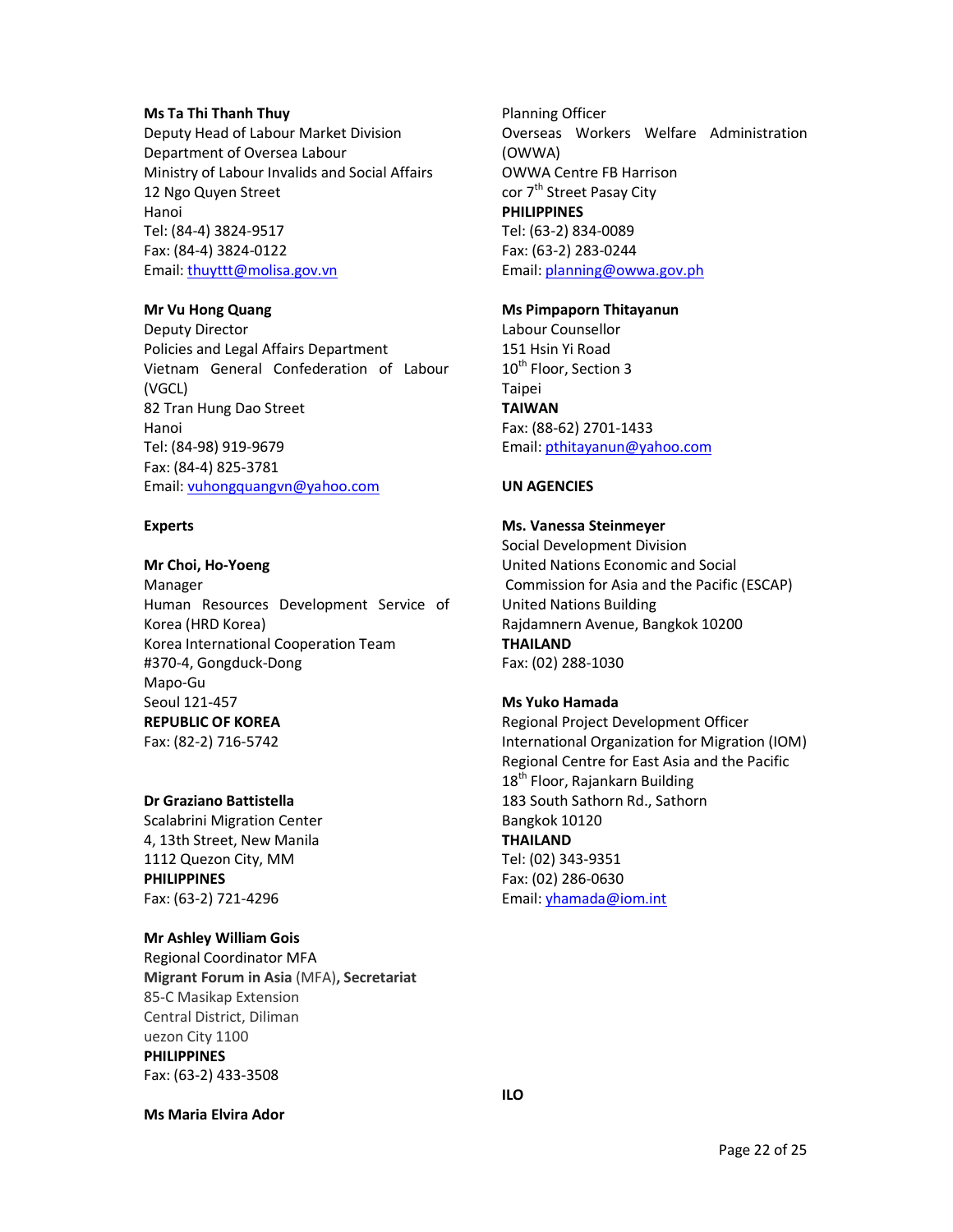#### Ms Alcestis Abrera Mangahas

Deputy Regional Director, Policy and Programme Regional Office for Asia and the Pacific International Labour Organization Tel: (66-2) 288 1722 Fax: (66-2) 288 3056 Email: mangahas@ilo.org

#### Ms Panudda Boonpala

Chief Technical Adviser EEC Migration Project Tel: +(66 2) 288-1775 Mobile: +(66) 089-893 1120 Email: panudda@ilo.org

#### Mr Min Suk Kim

Programme Coordinator ILO/Korea Partnership Programme Regional Office for Asia and the Pacific International Labour Organization Tel: (66-2) 288 1715 Fax: (66-2) 288 3063 Email: mskim@ilo.org

#### Mr Nilim Baruah

Chief Technical Adviser TRIANGLE project Regional Office for Asia and the Pacific International Labour Organization Tel: (66-2) 288 1855 Fax: (66-2) 288 3063 Email: baruah@ilo.org

#### Ms Lotte Kejser

Chief Technical Adviser Combating Forced Labour and Trafficking of Indonesian Migrant Workers ILO Jakarta Indonesia Tel: (62-21) 3913112 Fax: (62-21) 3100766 Email: kejser@ilo.org

#### Mr Johan Arvling

Programme Officer (knowledge) Regional Office for Asia and the Pacific International Labour Organization Tel: (66-2) 288 1192 Fax: (66-2) 288 3062

#### Email: arvling@ilo.org

#### Ms Kusumal Rachawong

National Project Coordinator, EEC-Migration Project Regional Office for Asia and the Pacific International Labour Organization Tel: (66-2) 288 2233 Fax: (66-2) 288 3063 Email: kusumal@ilo.org

#### Mr Robert Larga

National Project Coordinator, EEC-Migration Project ILO Manila **Philippines** Tel: (63-2) 5809903 Fax: (63-2) 5809999 Email: larga@ilo.org

#### Mr Shahabuddin Khan

Programme Assistant ILO Dhaka Bangladesh Tel: (880-2) 8114705/9112907 Fax: (880-2) 811 4211 Email: skhan@ilo.org

#### Ms Pramo Weerasekera

Programme Assistant ILO Colombo Email: pramo@ilo.org

#### Ms Jenny Björk

ILO Consultant, EEC Migration Project Mobile: +(66) 084-534 8088 Email: bjork.jenny@gmail.com

#### Ms Wimon Pumsawai

Secretary, EEC Migration Project Tel: +(66 2) 288 2238 E-mail: wimon@ilo.org

#### Ms Danapakorn Mirahong

**Secretary** TRIANGLE project Regional Office for Asia and the Pacific International Labour Organization Tel: (66-2) 288 1762 Fax: (66-2) 288 3063 Email: danapakorn@ilo.org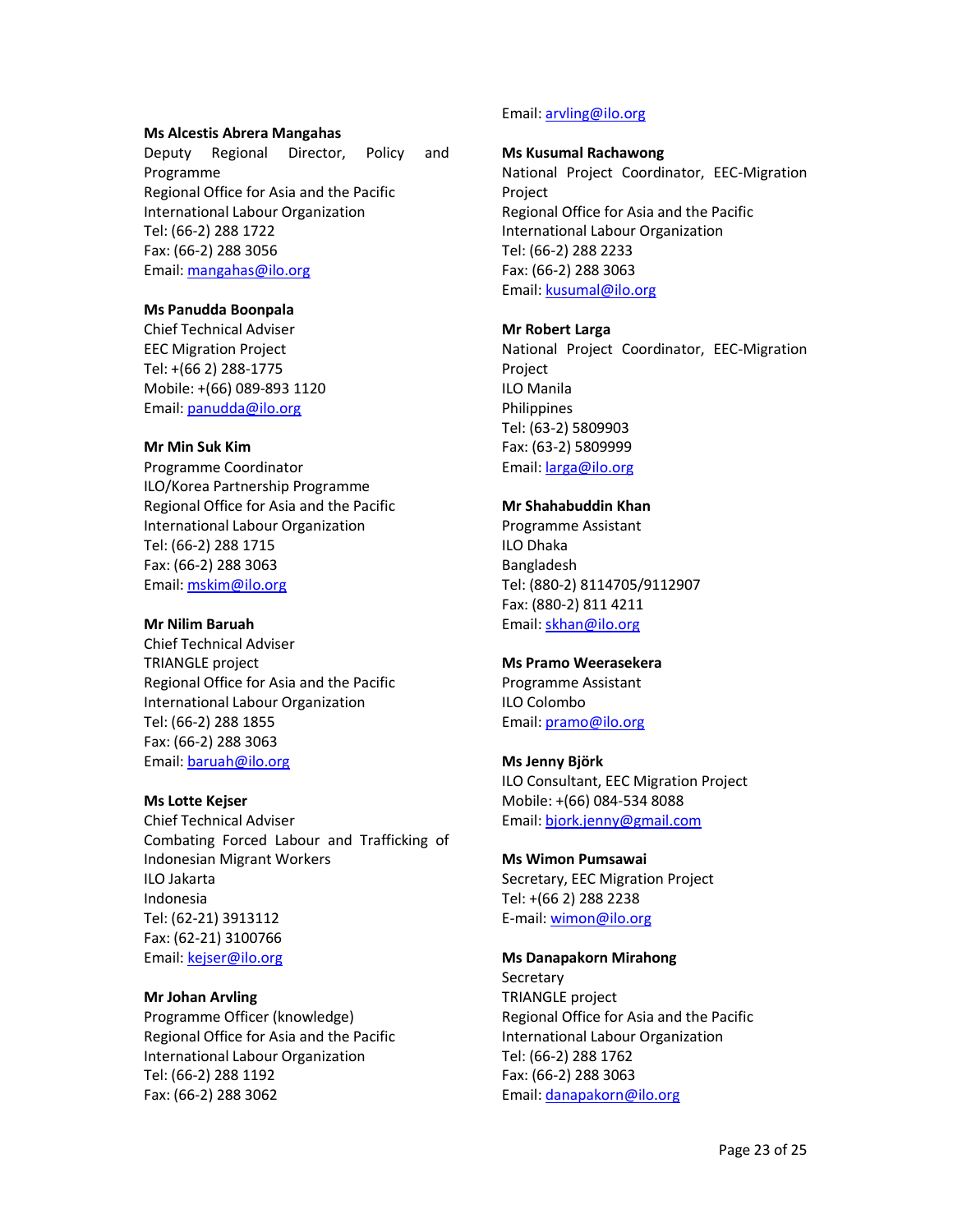# ANNEX 3 – Summary of evaluation form

| <b>SESSIONS</b>             | <b>Excellent</b> | <b>Very Good</b> | Average        | Poor | <b>Very Poor</b> |
|-----------------------------|------------------|------------------|----------------|------|------------------|
| Quality of meeting          | 11               | 20               |                |      |                  |
| material, guidance,         |                  |                  |                |      |                  |
| clarifications<br>and       |                  |                  |                |      |                  |
| responses provided?         |                  |                  |                |      |                  |
| Time management             | 18               | 12               |                | 1    |                  |
| Clarity<br>of               | 10               | 21               |                |      |                  |
| expressions<br>and          |                  |                  |                |      |                  |
| quality<br>of               |                  |                  |                |      |                  |
| presentations               |                  |                  |                |      |                  |
| Quality<br>of               | 17               | 13               | $\mathbf{1}$   |      |                  |
| facilitators/               |                  |                  |                |      |                  |
| Resource persons            |                  |                  |                |      |                  |
| Dynamism<br>and             | 10               | 21               |                |      |                  |
| participation<br>οf         |                  |                  |                |      |                  |
| group work                  |                  |                  |                |      |                  |
| Quality<br>of<br>the        | 11               | 18               | $\mathbf{2}$   |      |                  |
| workshop facilities/        |                  |                  |                |      |                  |
| room                        |                  |                  |                |      |                  |
| Overall usefulness of       | 8                | 18               | $\overline{2}$ |      |                  |
| pre-workshop<br>the         |                  |                  |                |      |                  |
| survey                      |                  |                  |                |      |                  |
| Overall usefulness of       | 17               | 13               | $\mathbf{1}$   |      |                  |
| the<br>visioning            |                  |                  |                |      |                  |
| workshop                    |                  |                  |                |      |                  |
| Welcome<br>and              | 15               | 16               |                |      |                  |
| <b>Introductory Session</b> |                  |                  |                |      |                  |
| Basics of knowledge         | 12               | 19               |                |      |                  |
| management                  |                  |                  |                |      |                  |
| does<br>other<br>How        | 5                | 26               |                |      |                  |
| CoPs look like              |                  |                  |                |      |                  |
| Member reflections          | 4                | 25               | $\mathbf{2}$   |      |                  |
| overview<br>of<br>An        | 12               | 19               |                |      |                  |
| migration issues and        |                  |                  |                |      |                  |
| responses                   |                  |                  |                |      |                  |
| Identification of key       | 10               | 20               | 1              |      |                  |
| areas<br>and                |                  |                  |                |      |                  |
| knowledge gaps              |                  |                  |                |      |                  |
| Positioning<br>AP-          | 10               | 18               | 3              |      |                  |
| MagNet,                     |                  |                  |                |      |                  |
| establishing a niche        |                  |                  |                |      |                  |
| etc.                        |                  |                  |                |      |                  |
| Illustration<br>of<br>the   | 12               | 19               |                |      |                  |
| AP-MagNet<br>portal,        |                  |                  |                |      |                  |
| practical<br>walk           |                  |                  |                |      |                  |
| through                     |                  |                  |                |      |                  |
| Development<br>оf           | 14               | 17               |                |      |                  |
| next steps for AP-          |                  |                  |                |      |                  |